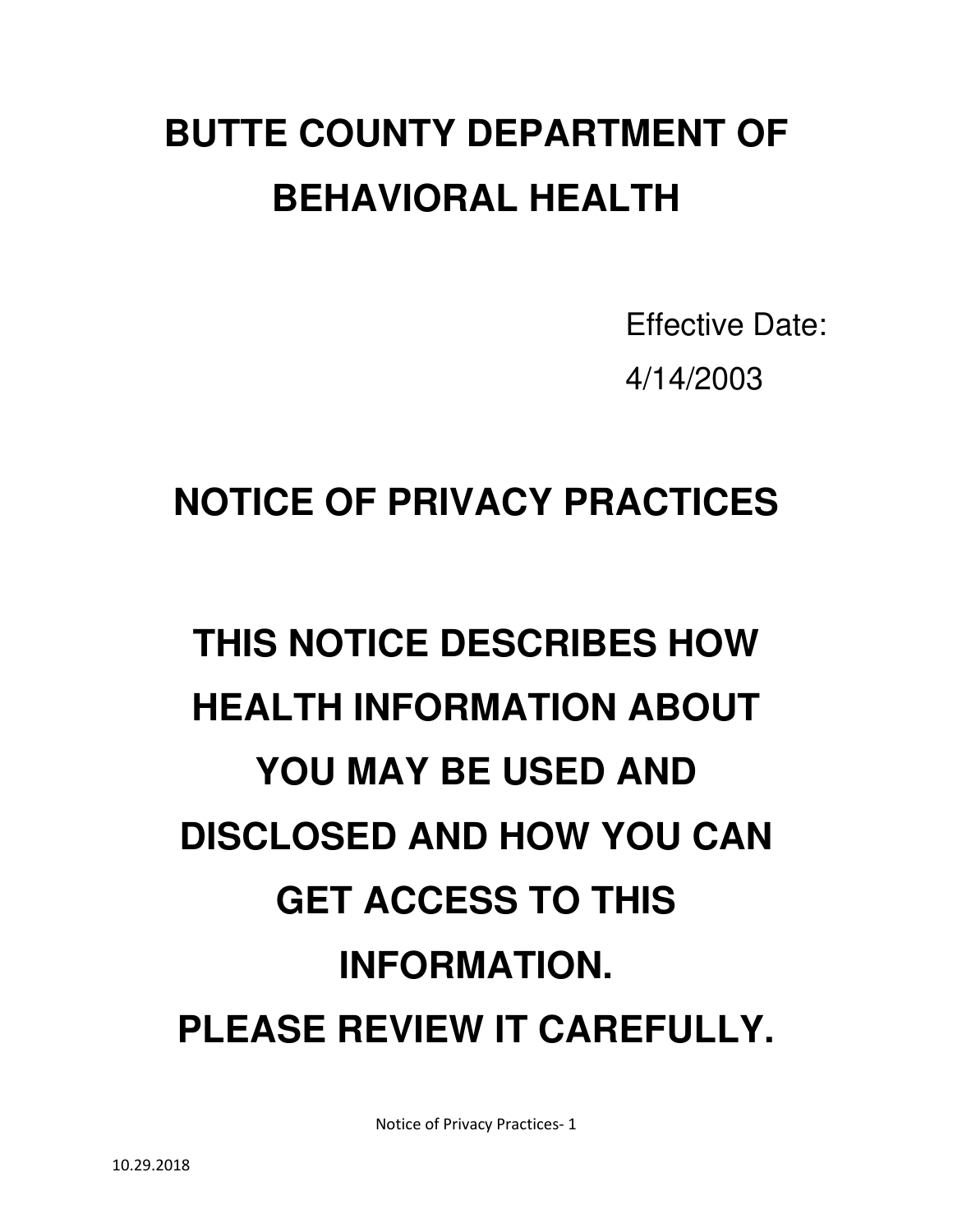If you have any questions about this notice, please contact Butte County Department of Behavioral Health, Attn: Privacy Coordinator, 3217 Cohasset Rd, Chico, CA 95973.

#### **Who Will Follow This Notice**

This notice describes Butte County Department of Behavioral Health's (BCDBH) privacy practices and those of any healthcare professional authorized to enter information into your medical chart or file at this facility or at the facility of our contractors. This includes any student, intern, volunteer, or unlicensed person, or contracted by us, who might help you while you are receiving services, and all employees, staff, and other personnel who work for this agency or those who contract with us. These people may share medical information about you with each other for purposes of treatment, payment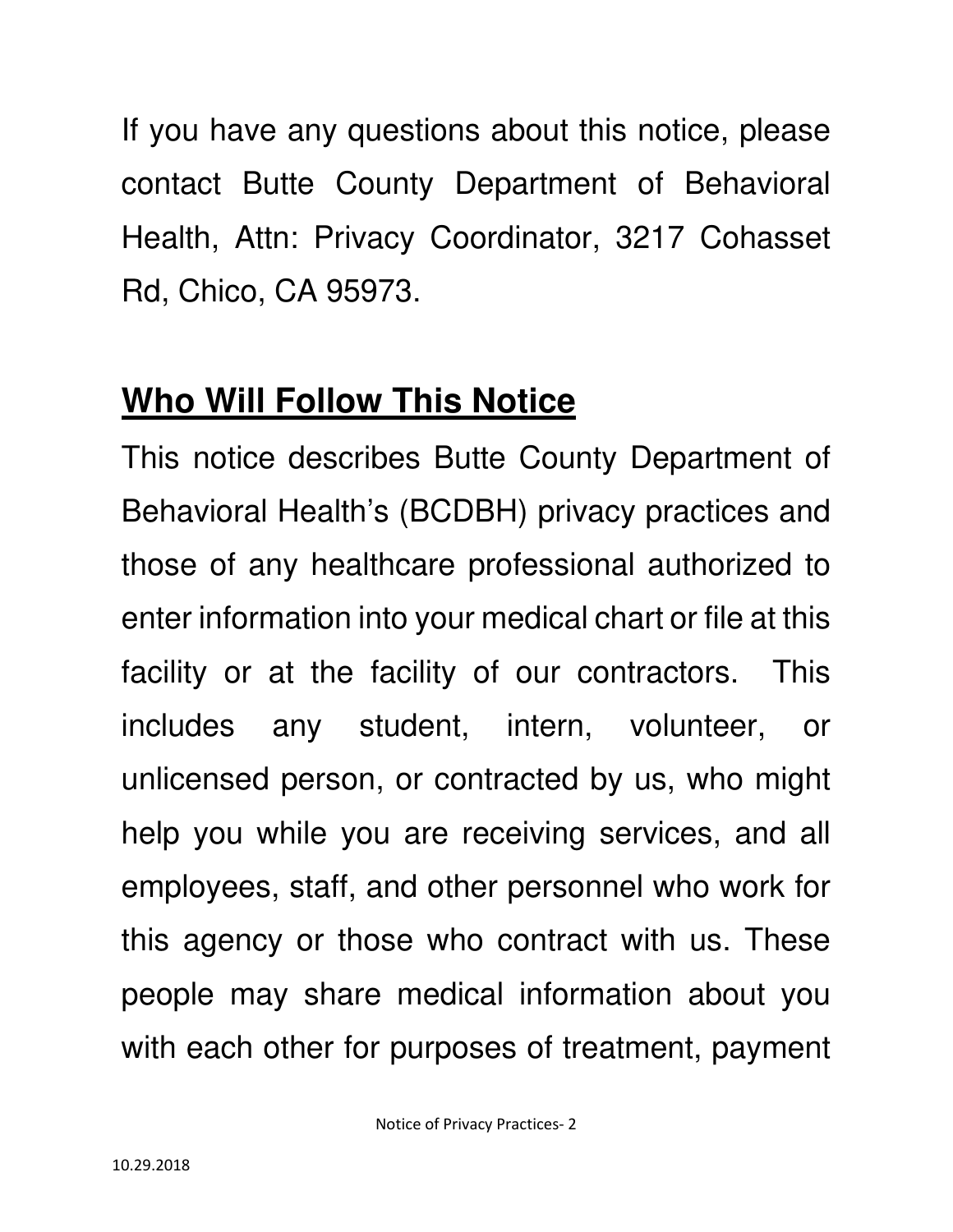or operations as described in this notice.

#### **Our Responsibility**

We understand that medical information about you is personal and private and we are committed to protecting medical information about you. We create a record of the care and services you receive on behalf of this agency so that we can provide you with quality care and comply with certain legal requirements. This notice applies to all of the records of your care that are generated by this agency, its providers and staff, and those who provide services to you on behalf of BCDBH. It also applies to any records we may have received from your other providers. Other providers may have different policies or notices regarding their use and disclosure of medical information created at their offices or facilities.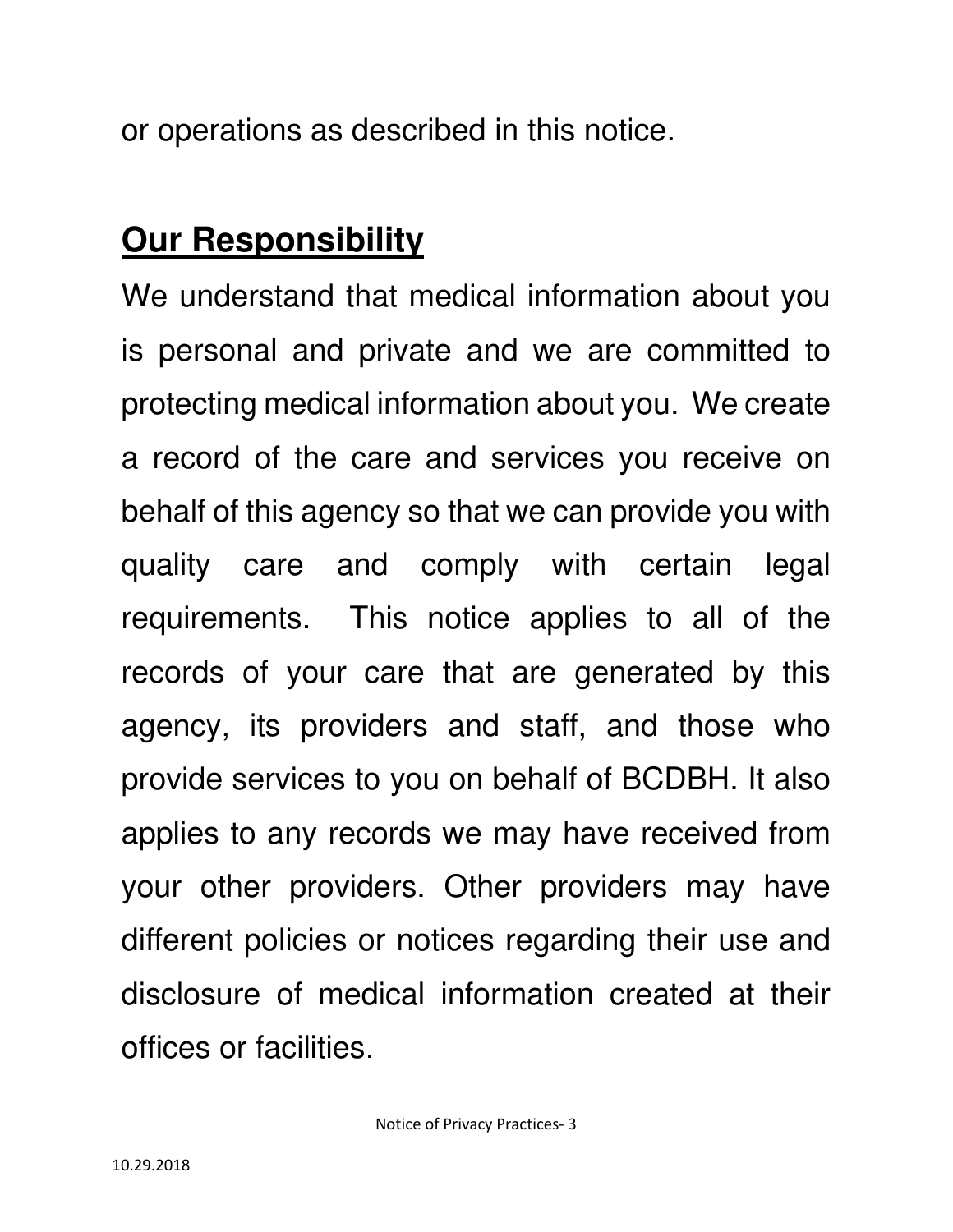This notice will tell you about the ways in which we may use and disclose medical information about you. We also describe your rights and certain obligations we have regarding the use and disclosure of medical information. We are required by law to make sure that the medical information that identifies you is kept private, to give you notice of our legal duties and privacy practices with respect to this information about you, and to follow the terms of the notice currently in effect.

## **How We May Use and Disclose Medical Information about You**

The following categories describe different ways that we use and disclose medical information. For each category of uses or disclosures we will explain what we mean and try to give some examples. Not every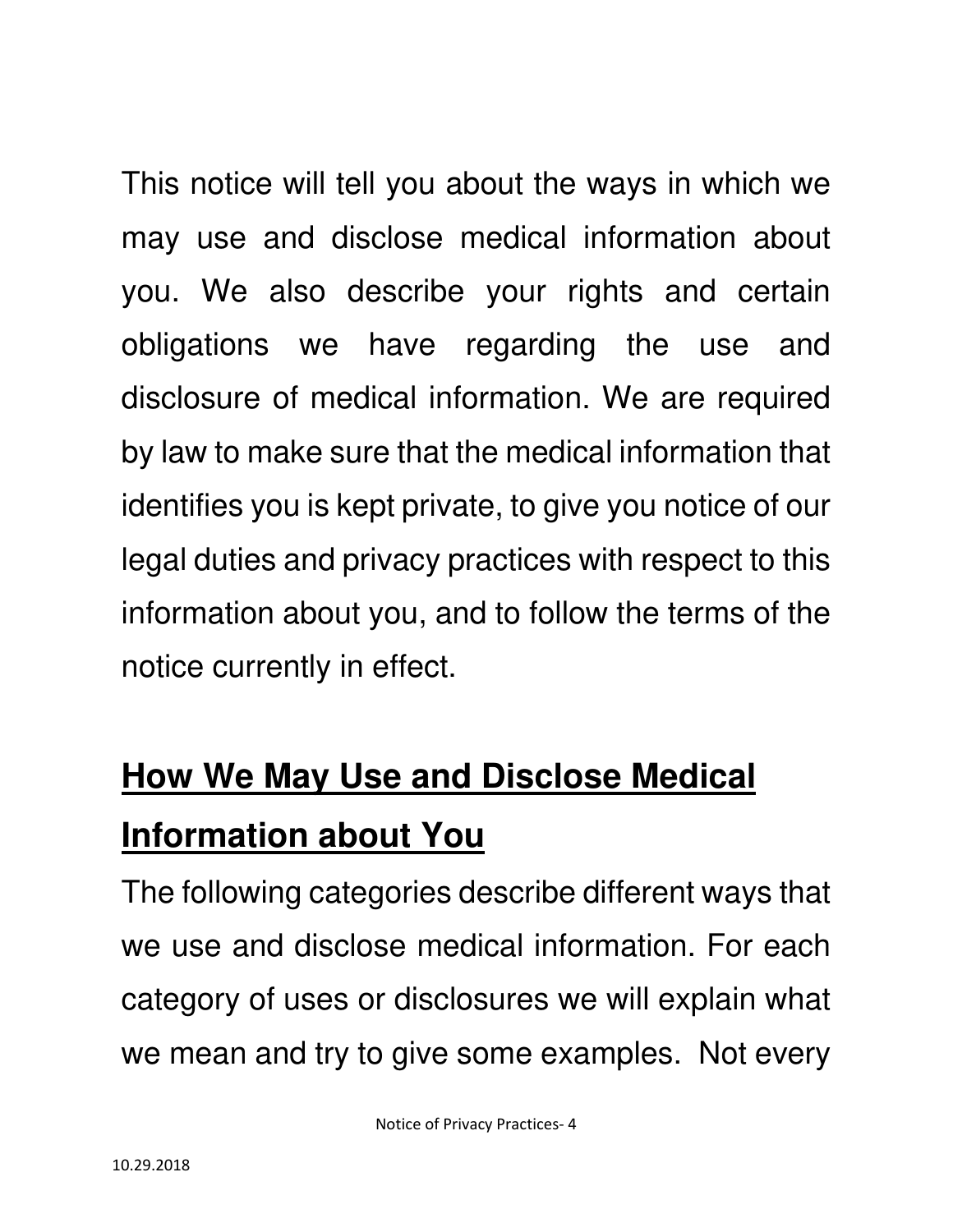use or disclosure in a category will be listed. However, all of the ways we are permitted to use and disclose information will fall within one of the categories.

**> For Treatment** We may use medical information about you to provide you with medical treatment or services. The term "medical treatment" includes all behavioral healthcare services that you might receive here or from our contractors (for example, outpatient mental health services, inpatient services, substance abuse treatment). We may disclose private information about your mental health care to other behavioral health care professionals at this agency as well as our contract providers, who are or may be involved in your care (such as psychiatrists,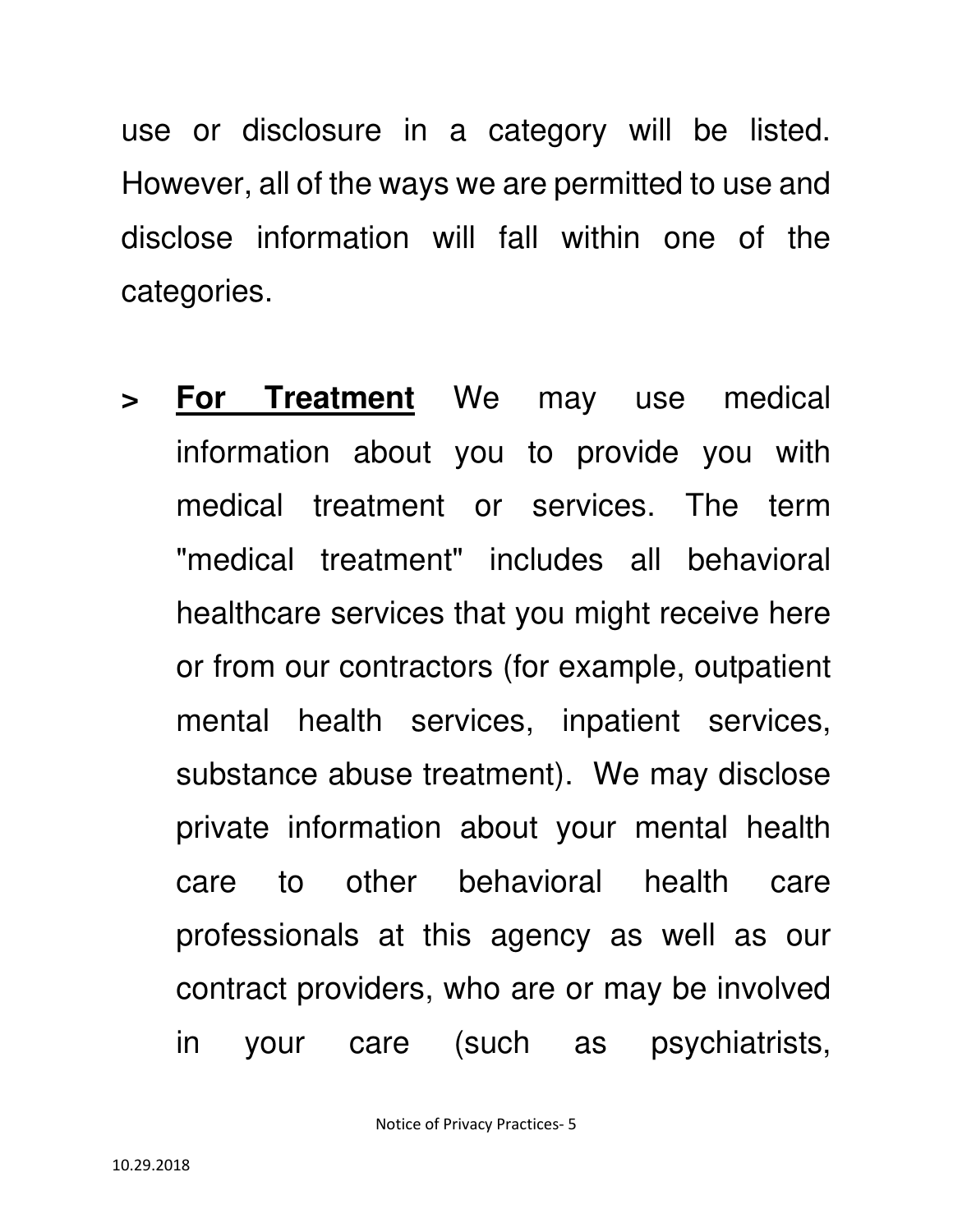psychologists, licensed clinical social workers, marriage and family therapists, psychiatric technicians, licensed vocational nurses, and registered nurses), or to other behavioral health care staff who are involved in taking care of you at this agency or who work with this agency to provide care for its clients. For example, a licensed clinician may ask a staff member to call the office of a psychiatrist to arrange for a medication assessment appointment for you. Your clinician might then discuss with the psychiatrist concerns he or she has about you and why medications might be useful. Different staff may be involved in making a copy of an order for laboratory work to be done or to obtain a referral to an outside physician for a physical exam. Information may also be released in the course of conservatorship proceedings.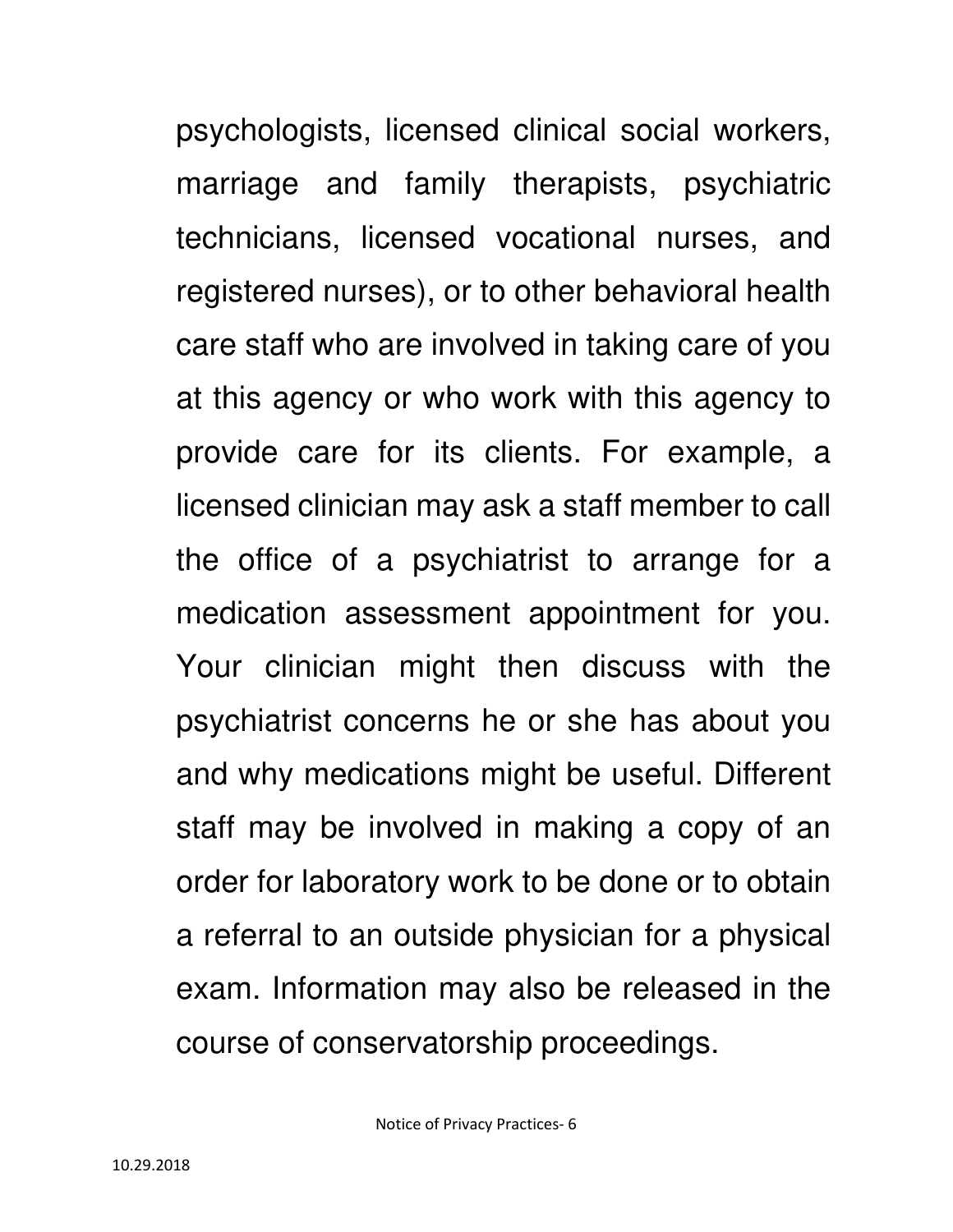If you are receiving services from our substance abuse treatment program, no information regarding those services will be shared about you with other healthcare providers outside the program without your permission unless you have a medical emergency or as otherwise required or permitted by law.

**> For Payment** We may use and disclose medical information about you so that the treatment and services you receive here may be billed to and payment may be collected from you, an insurance company, or a third party. For example, we may need to give your health plan information about treatment or counseling you received here so that they will pay us or reimburse you for the services. We may also tell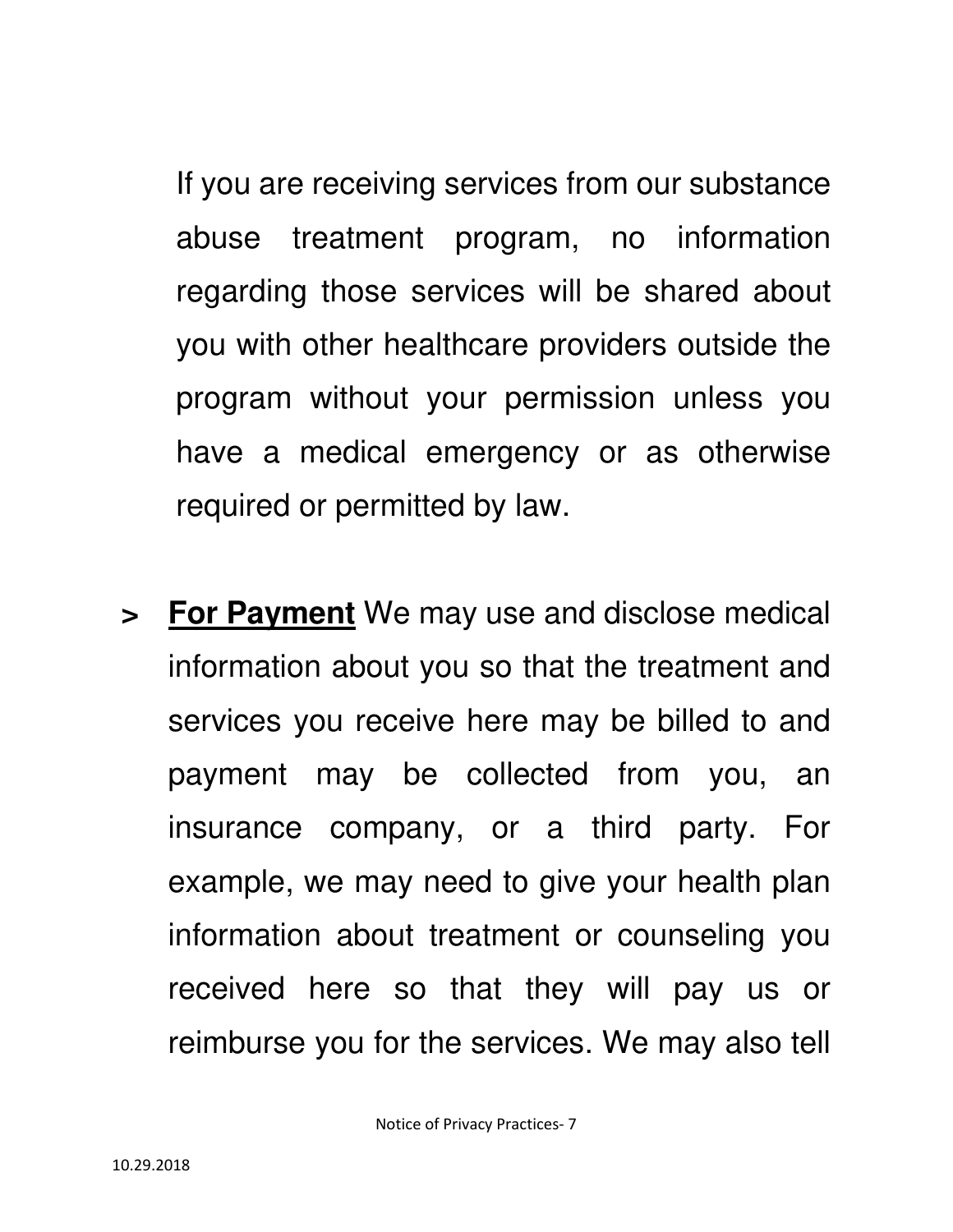them about treatment or services we plan to provide in order to obtain prior approval or to determine whether your plan will cover the treatment. If you are receiving services from our substance abuse treatment program, your signed authorization will be obtained before we contact your insurance company or other third party for reimbursement.

**> For Health Care Operations** We may use and disclose medical information about you for our own operations. These uses and disclosures are necessary to run the agency and to make sure that all of our clients receive quality care. For example, we may use medical information to review our treatment and services and to evaluate the performance of the staff in caring for you. We may also combine medical information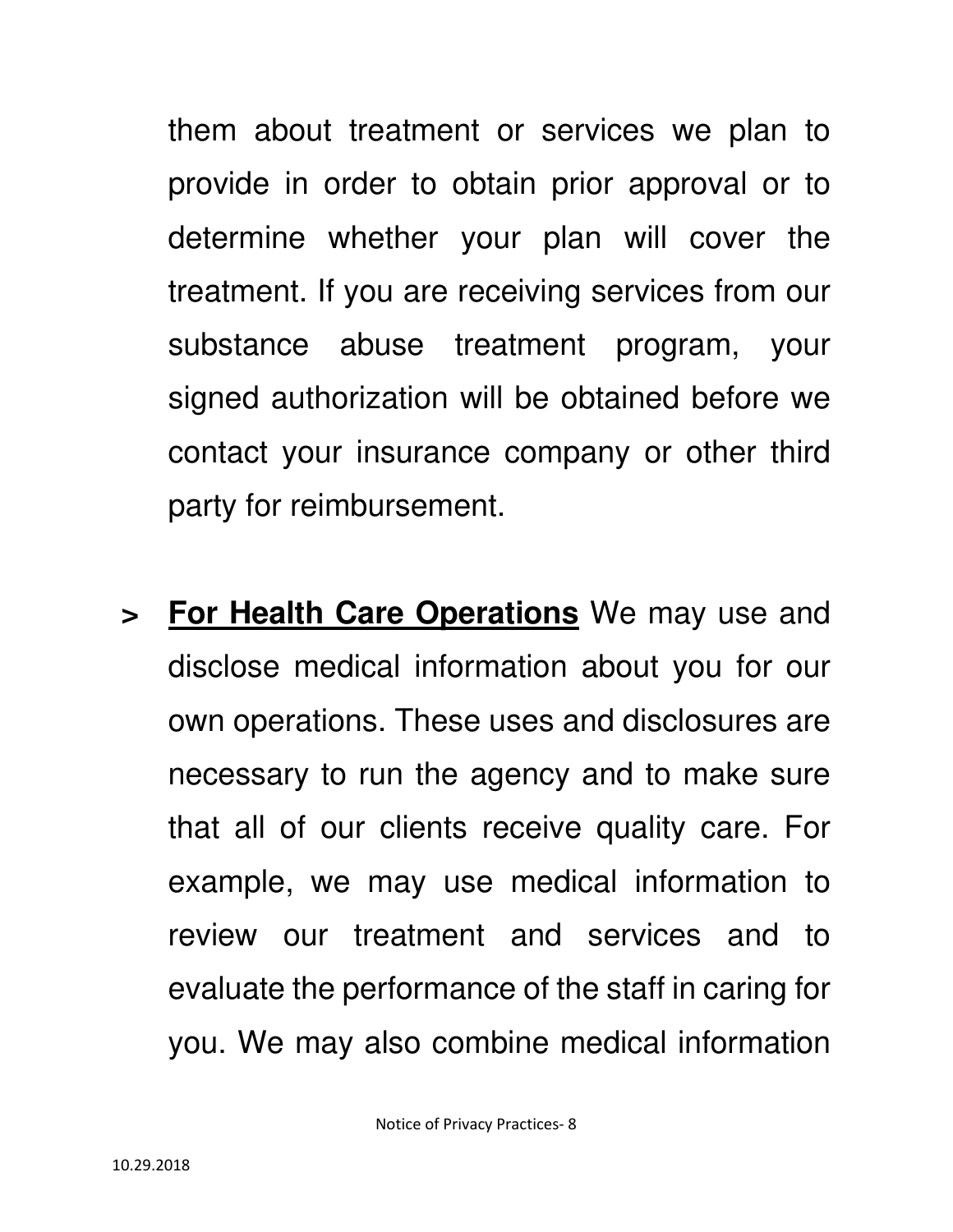about many clients to help decide what additional services we should offer, what services are not needed, and whether certain new treatments are effective. We may also disclose information to behavioral healthcare professions, doctors, nurses, technicians, other behavioral healthcare staff, students, interns and other agency staff for review or learning purposes. We may disclose information for purposes of quality assurance and peer review. We may combine information we have with information from other agencies to compare how we are doing and where we can make improvements in the care and services we offer. We will remove information that identifies you from this set of medical information so that others may use it to study health care and health care delivery without learning who the specific patients are. We may also use them in audits,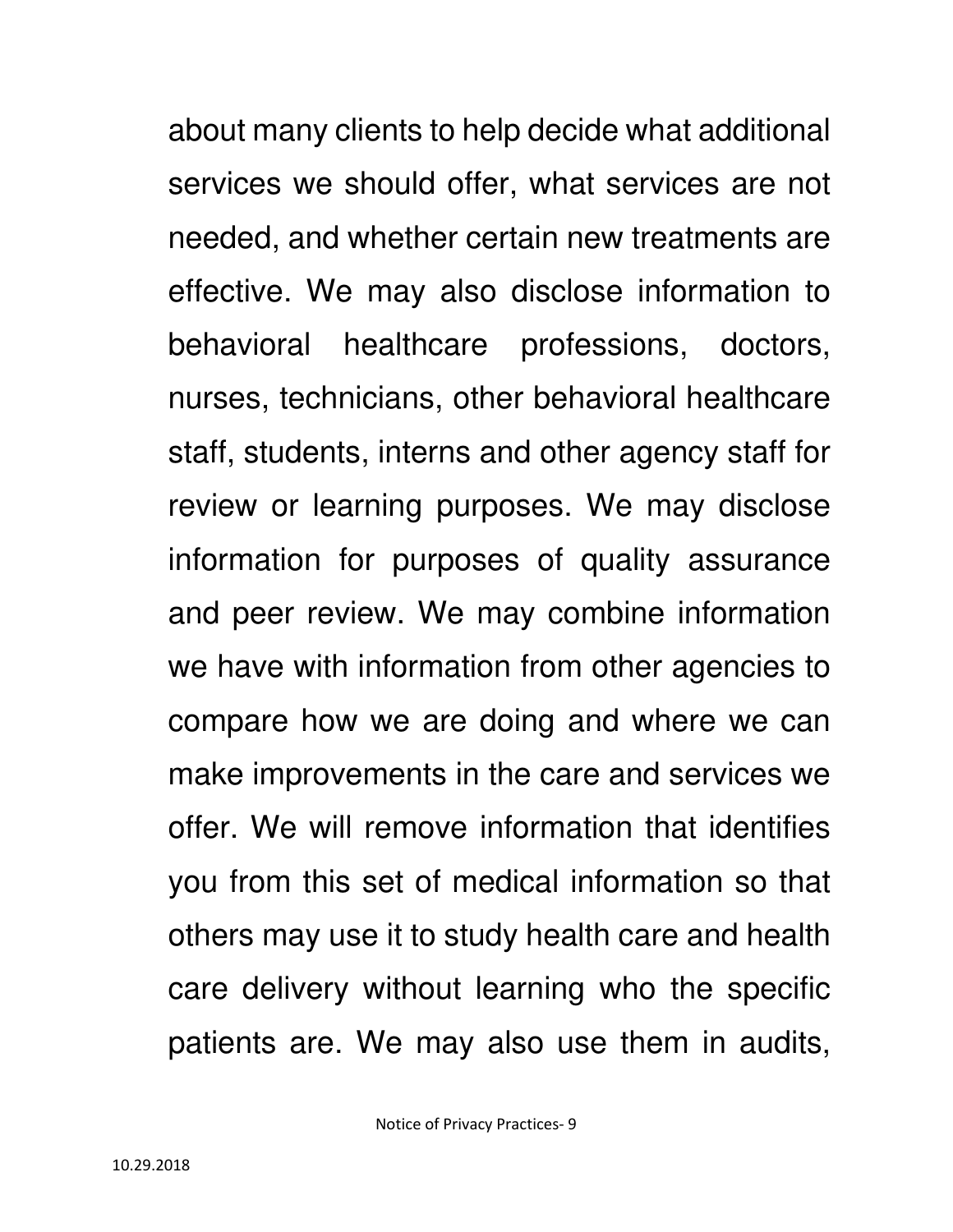fraud and abuse programs, planning, and managing the Medi-Cal program.

- **> Appointment Reminders** We may use and disclose information to contact you as a reminder that you have an appointment for treatment.
- **> Treatment Alternatives** We may use and disclose information about you to tell you about or recommend possible treatment options or alternatives that might be of interest to you.
- **> Health-Related Benefits and Services** We may use and disclose medical information about you to tell you about health-related benefits or services that might be of interest to you, i.e. free health exams, food programs, and other topics.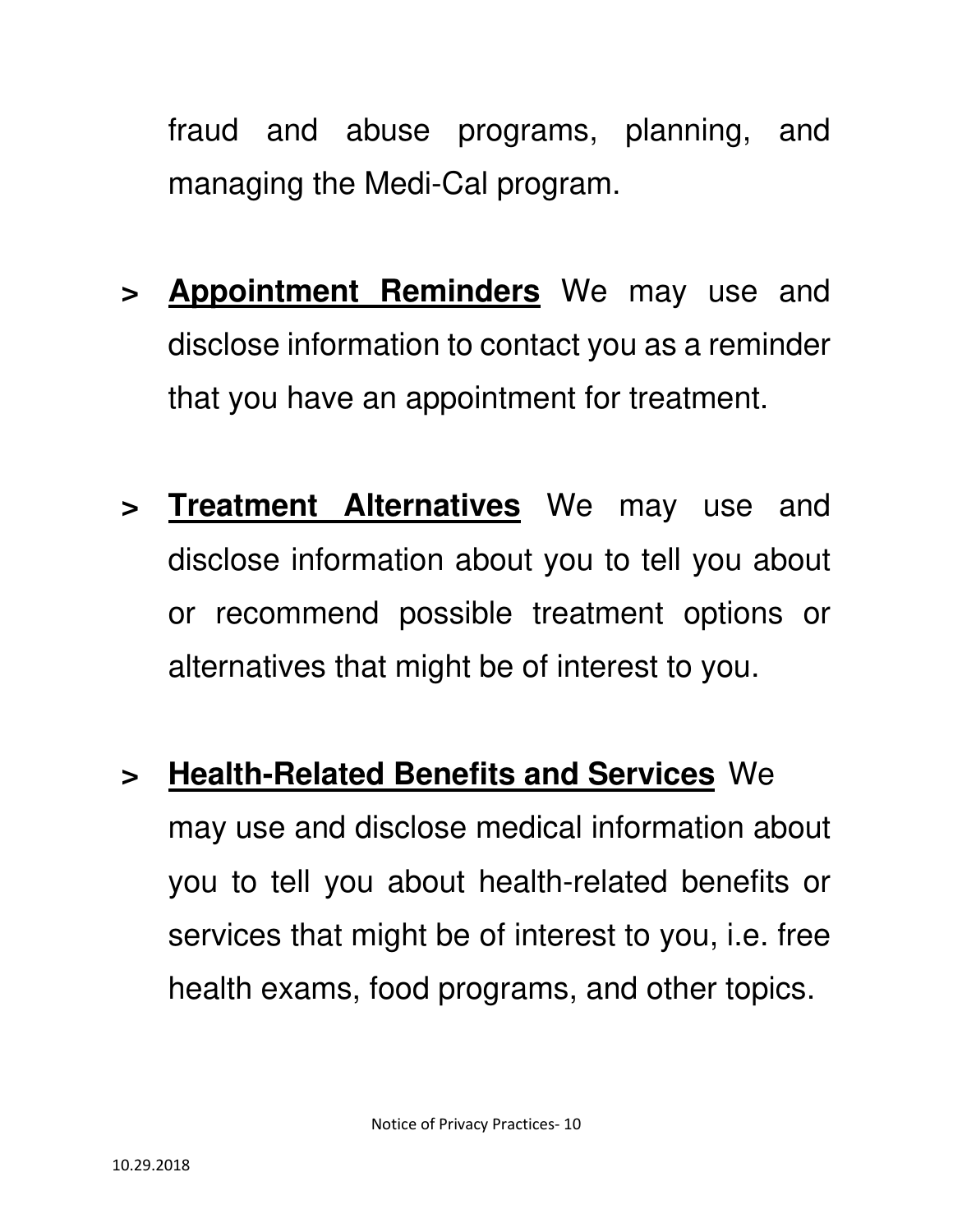- **> Individuals Involved in Your Care or Payment for Your Care** With your permission we may release limited medical information about you to a friend or family member who is involved in your medical care or who helps pay for your care. For example, if you ask a family member to pick up a medication for you at the pharmacy we may tell that person what the medication is and when it will be ready to pick up.
- **> As Required by Law** We will disclose medical information about you when required to do so by federal, state, or local law. For example, if we reasonably suspect child abuse or elder abuse, we are required by law to report it. Or, information may need to be disclosed to the Department of Health and Human Services to make sure that your rights have not been violated.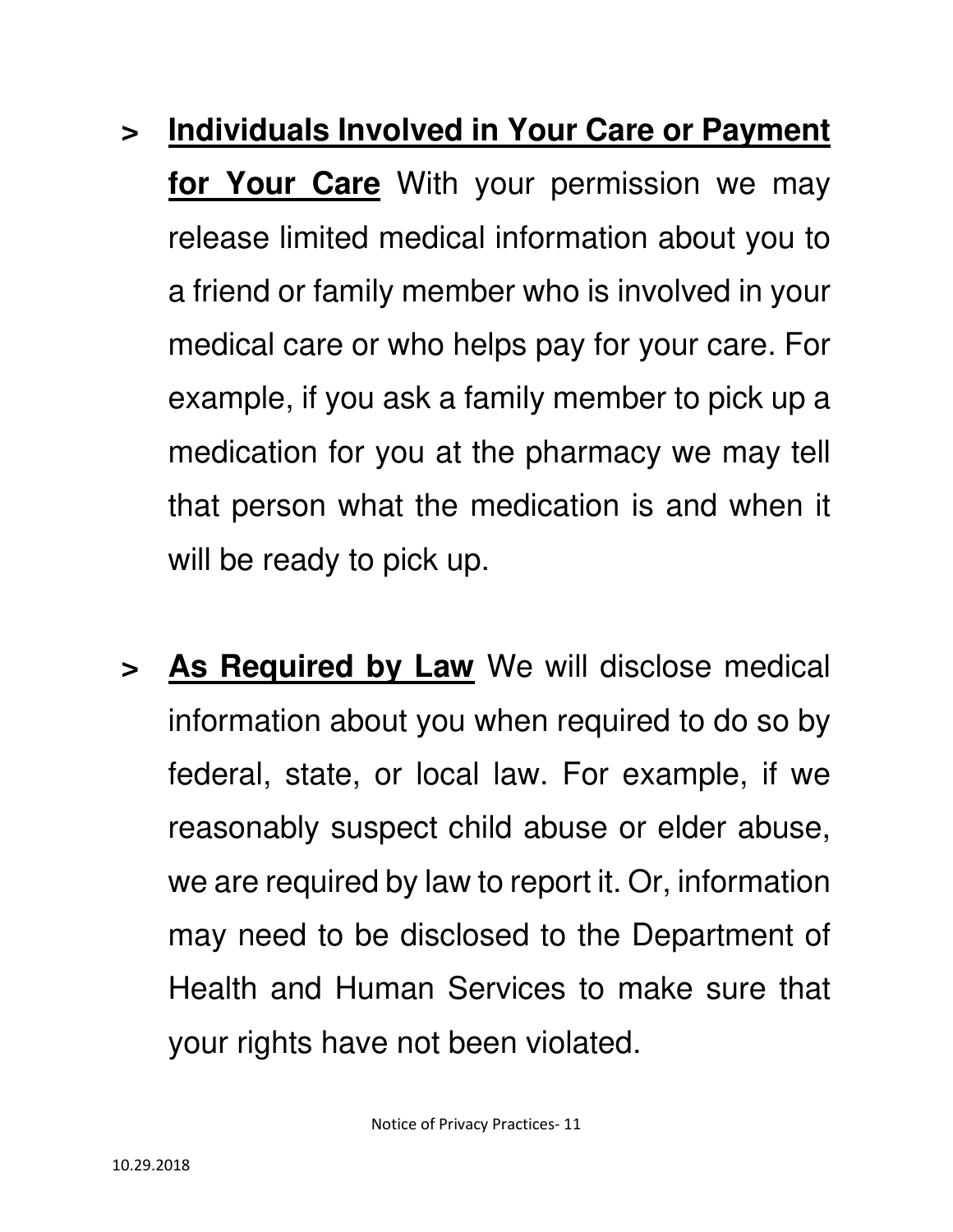- **> To Avert a Serious Threat to Health or Safety** We may use and disclose medical information about you when necessary to prevent a serious threat to your health and safety, or to the health and safety of the public or another person. Any disclosure however, would only be to someone who we believe would be able to prevent the threat or harm from happening.
- **> For Appeals** You or your health care provider may appeal Medi-Cal decisions made about your health care services. Your health information may be used to decide these appeals.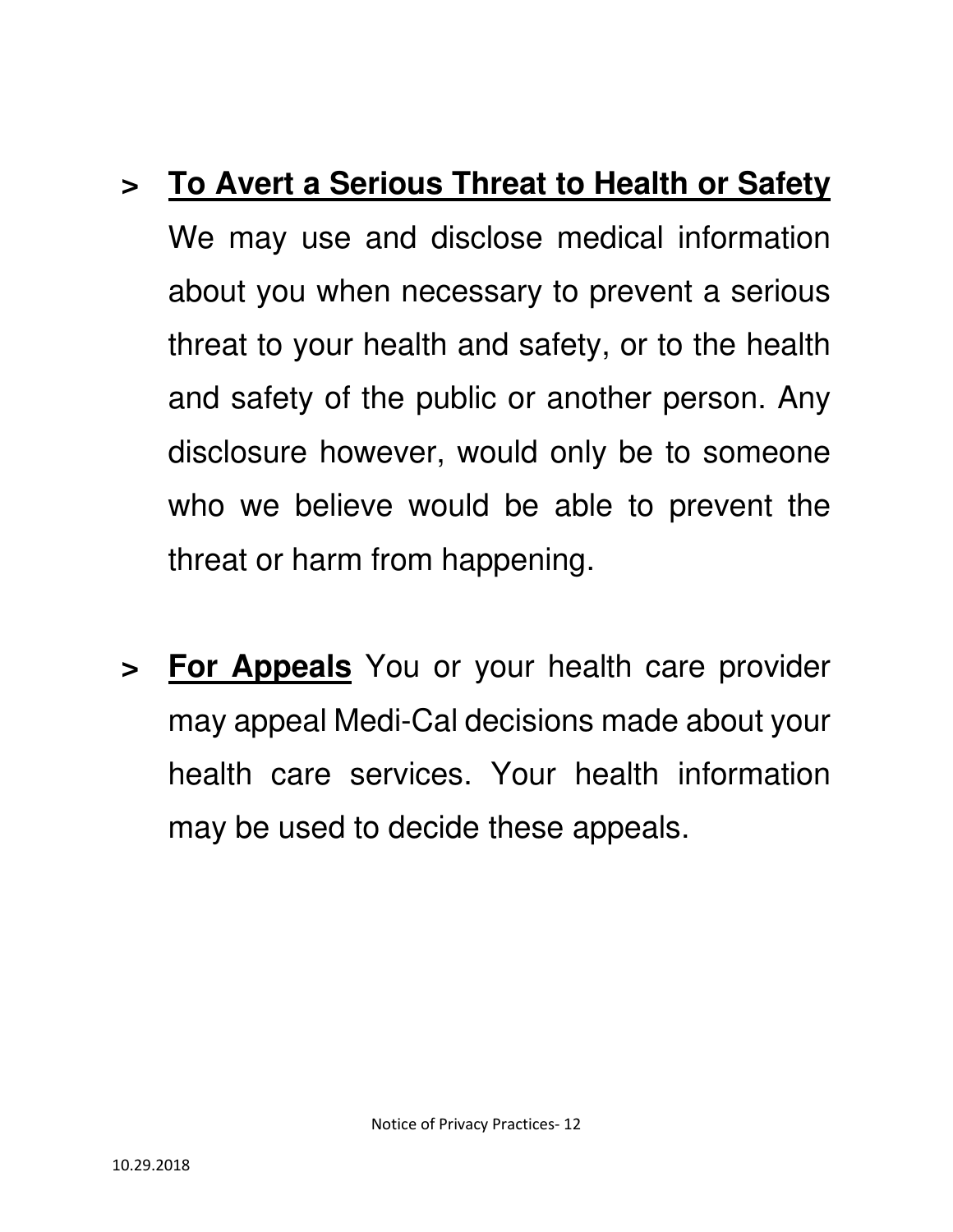## **Special Situations**

- **> Multi-disciplinary Teams**. We may share information with professionals serving on "multidisciplinary personnel" teams if the information is relevant to the prevention, identification, management, or treatment of an abused child and his or her parents.
- **> Military and Veterans**. If you are a member of the armed forces, we may release medical information about you as required by military command authorities. We may also release medical information about foreign military personnel to the appropriate foreign military authority.
- **> Workers' Compensation**. We may release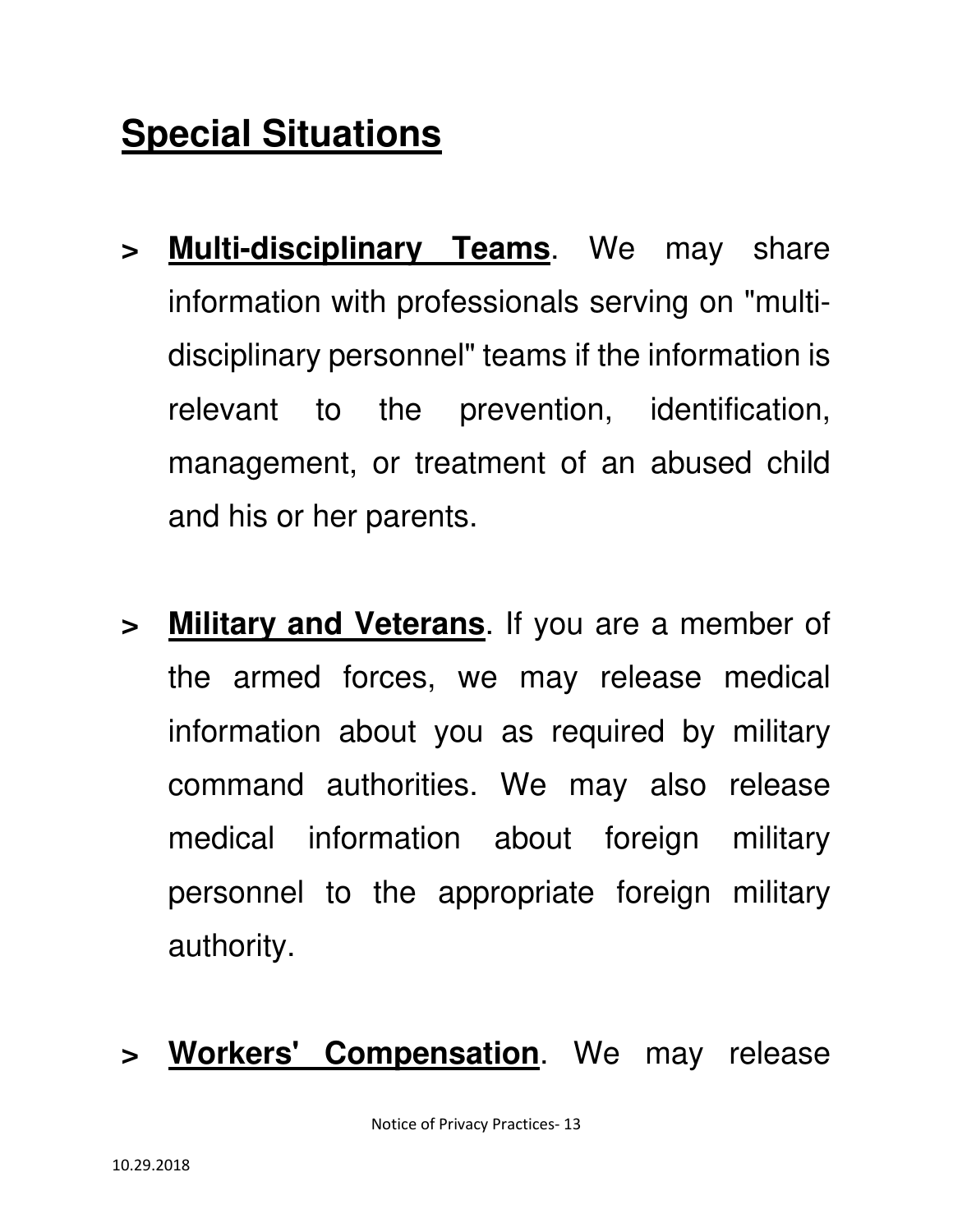medical information about you for workers' compensation or similar programs. These programs provide benefits for work-related injuries or illness.

- **> Public Health Risks**. We may disclose medical information about you for public health activities. These activities generally include the following:
	- to prevent or control disease, injury or disability;
	- **to report births and deaths**
	- to report the abuse or neglect of children, elders and dependent adults;
	- to report reactions to medications or problems with products;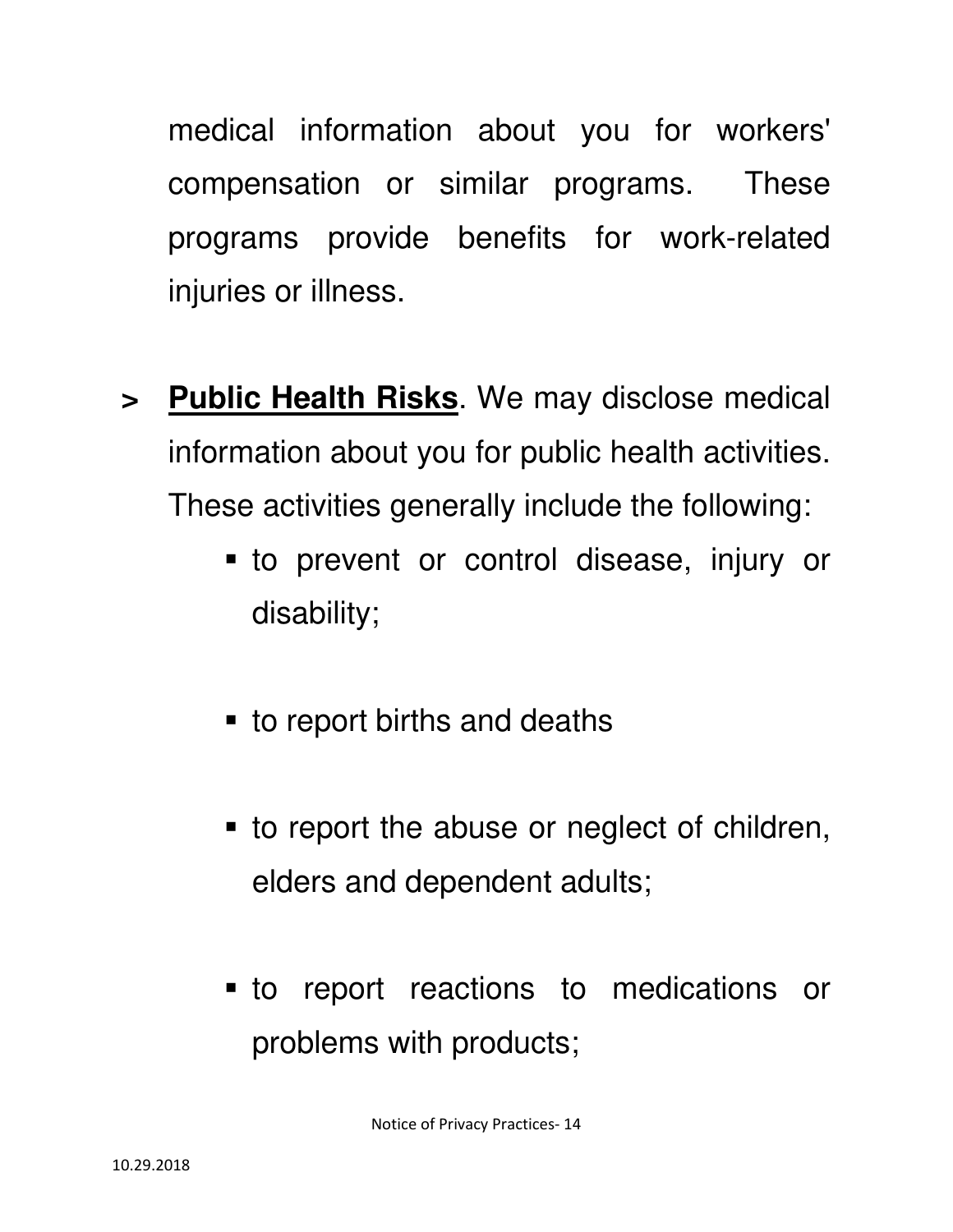- to notify people of recalls of products they may be using;
- **to notify a person who may have been** exposed to a disease or may be at risk for contracting or spreading a disease or condition;
- **to** notify the appropriate government authority if we think a patient has been the victim of abuse or neglect.
- Notice of Privacy Practices- 15 **> Health Oversight Activities**. We may disclose medical information to a health oversight agency for activities authorized by law. These oversight activities include, for example, audits, investigations, inspections, and licensure. These activities are necessary for the government to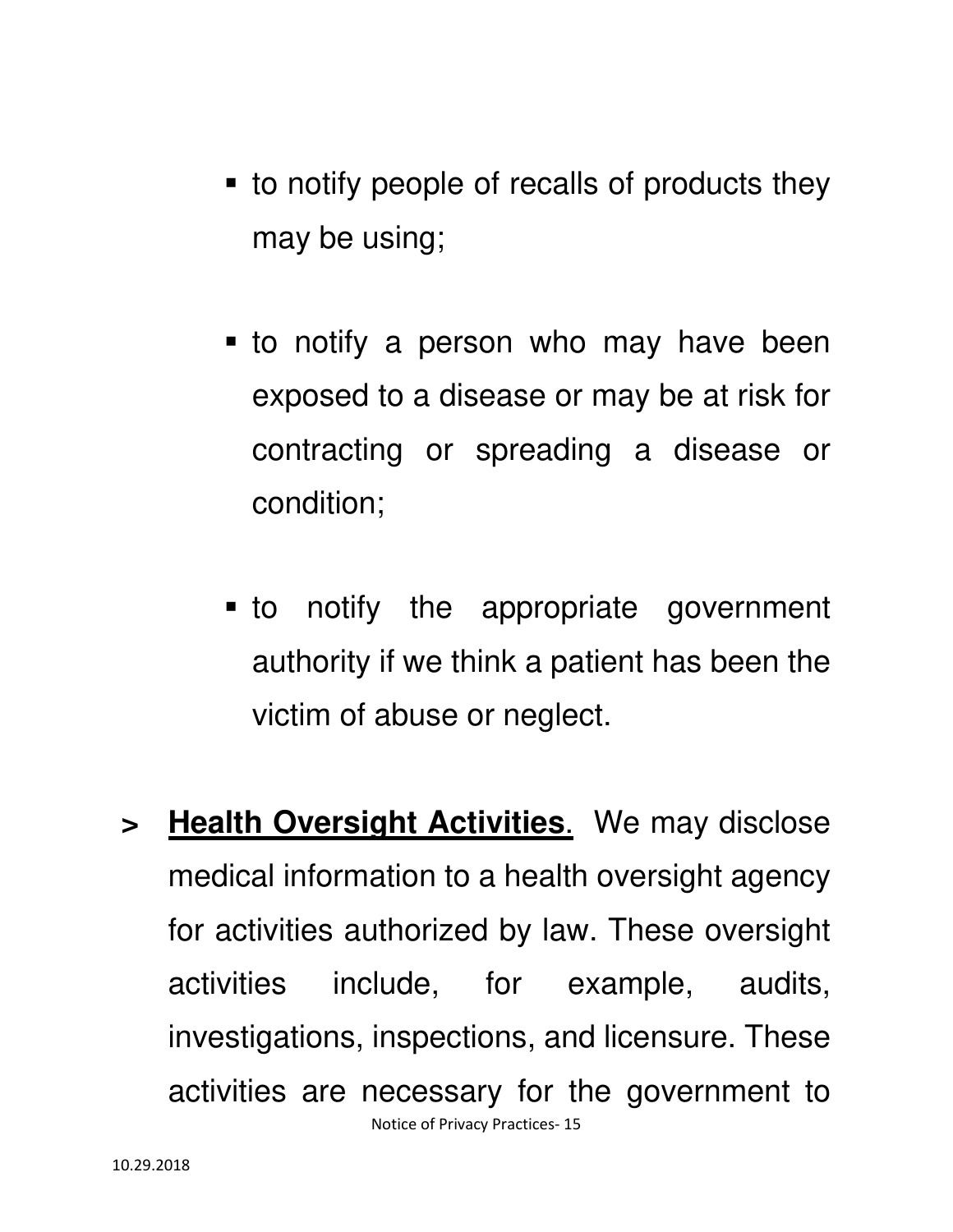monitor the health care system, government programs, and compliance with civil rights laws.

**> Lawsuits and Disputes**. If you are involved in a lawsuit or dispute, we may disclose medical information about you in response to a court or administrative order. We may also disclose medical information about you in response to a subpoena, discovery request, or other lawful process by someone else involved in the dispute, but only as authorized by law and only if efforts have been made to tell you about the request (which may include written notice to you) or to obtain an order protecting the information requested.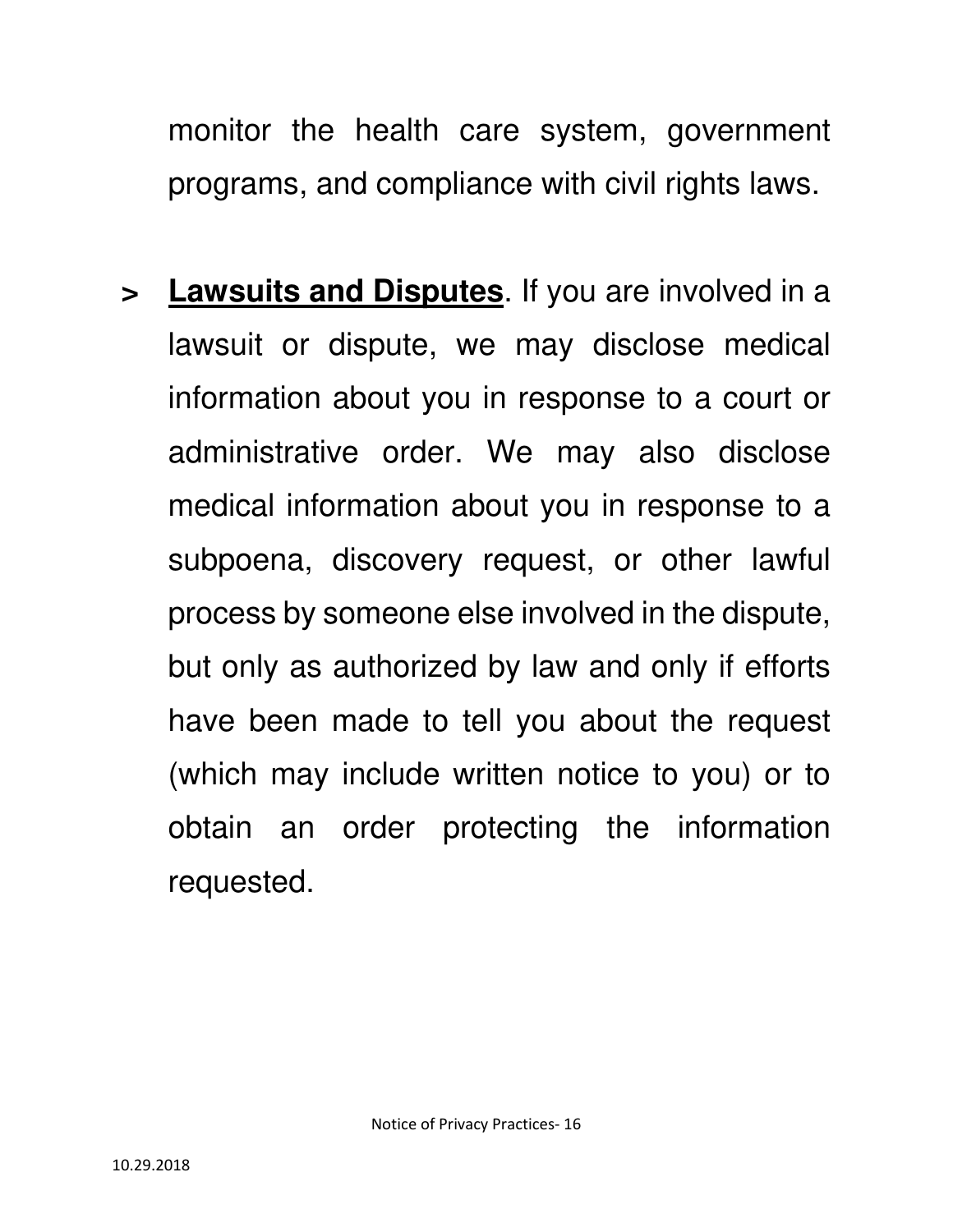- **> Law Enforcement**. We may release medical information if asked to do so by a law enforcement official:
	- In response to a court order, subpoena, warrant, summons or similar process;
	- to identify or locate a suspect, fugitive, material witness, or missing person if authorized by law;
	- **to provide information about the victim of a** crime, under certain limited circumstances;
	- to provide information about a death we believe may be the result of criminal conduct;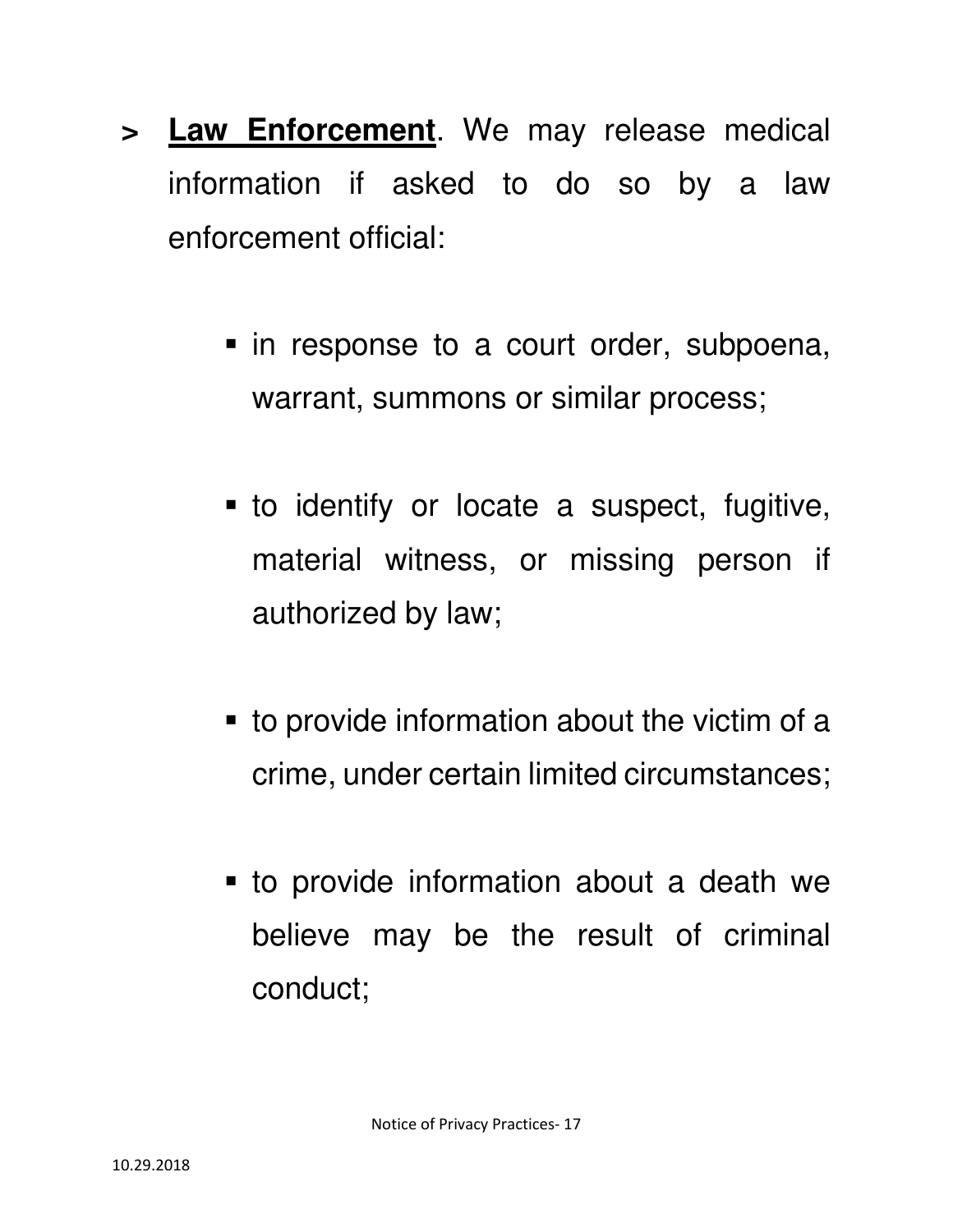to report criminal conduct at our facility, or threats of such conduct against our staff or facility;

#### **> National Security and Intelligence Activities**.

We may release medical information about you to authorized federal officials for intelligence, counterintelligence, and other national security activities authorized by law.

**> Security Clearances**. We may use medical information about you to make decisions regarding your medical stability for a security clearance or service abroad. We may also release your medical suitability determination to the officials in the Department of State who need access to that information for these purposes.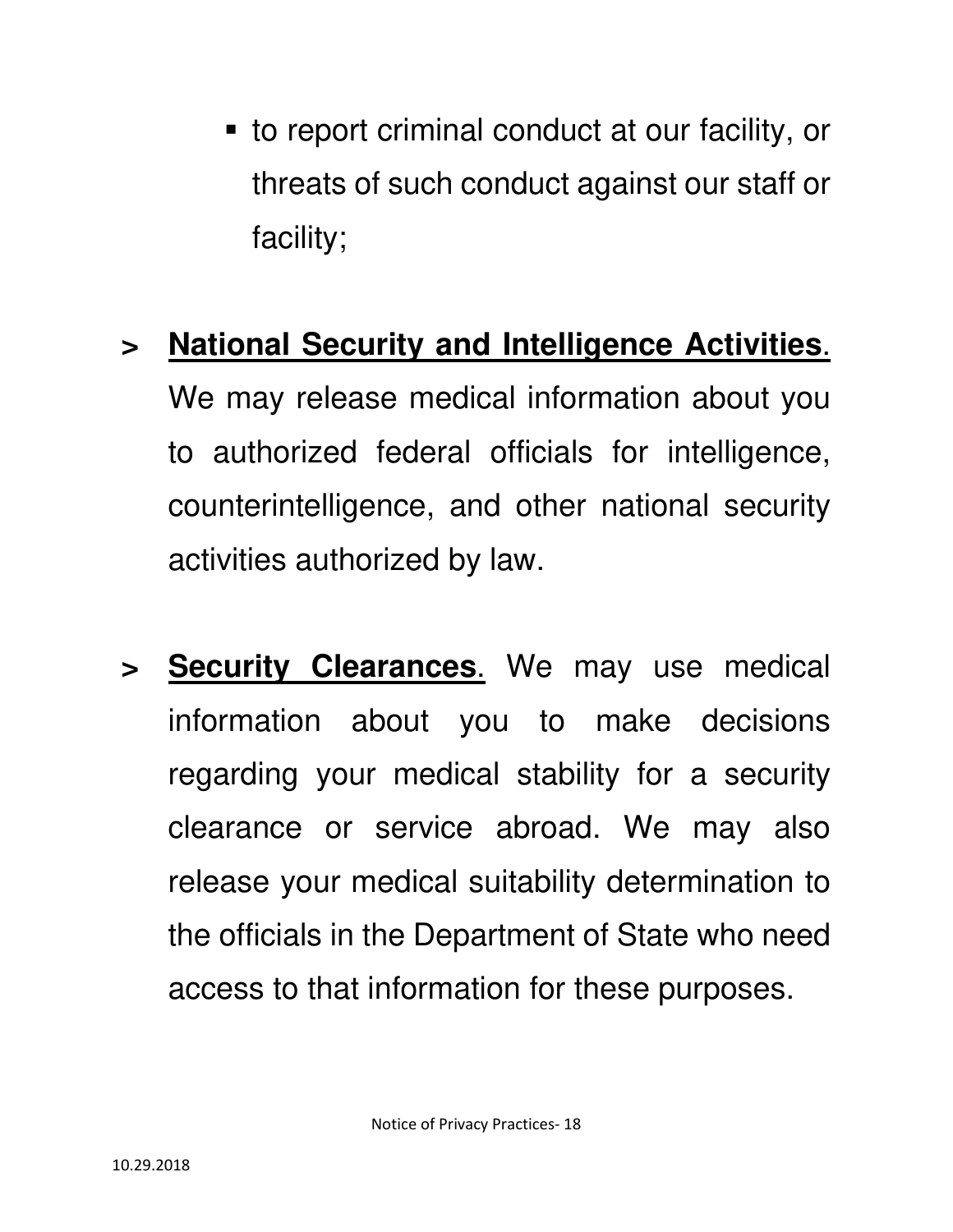## **> Coroners, Medical Examiners and Funeral Directors**. We may release medical information to a coroner or medical examiner under certain circumstances. This may be necessary, for example, to identify a deceased person or determine the cause of death.

- **> Protective Services for the President and Others** We may disclose medical information about you to authorized federal officials so they may provide protection to the President, or other constitutionally elected officials.
- **> Inmates**. If you are an inmate or ward in a correctional institution or under the custody of law enforcement official, we may release information about you to the correctional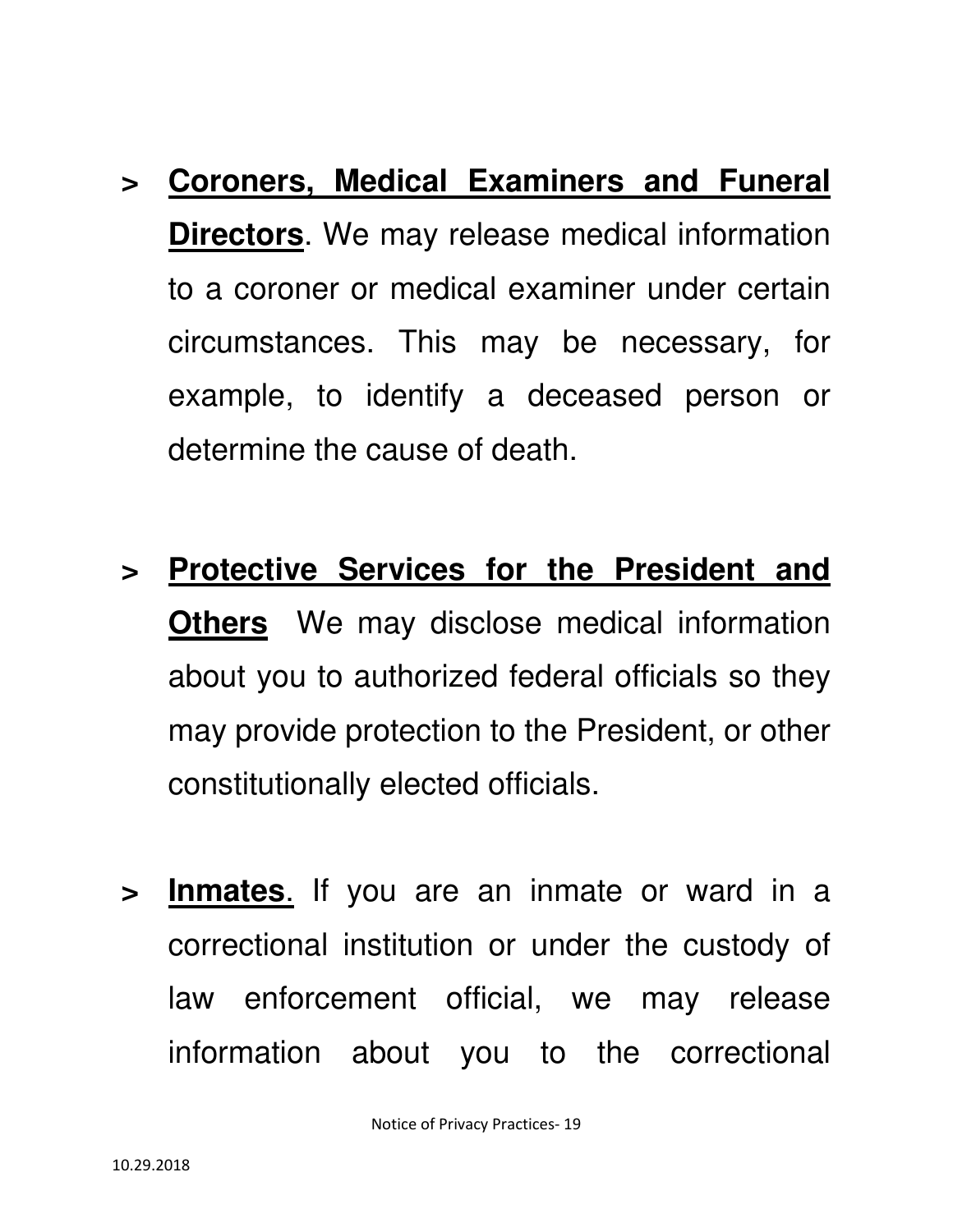institution or law enforcement official if necessary to provide you with healthcare, to protect your health and safety or the health and safety of others, or for the safety and security of the correctional institution.

## **Your Rights Regarding Medical Information About You.**

You have the following rights regarding medical information we maintain about you:

**> Right to Inspect and Copy**. You have the right to inspect and copy medical information that may be used to make decisions about your care. Usually this includes medical and billing records, but may not include some mental health information.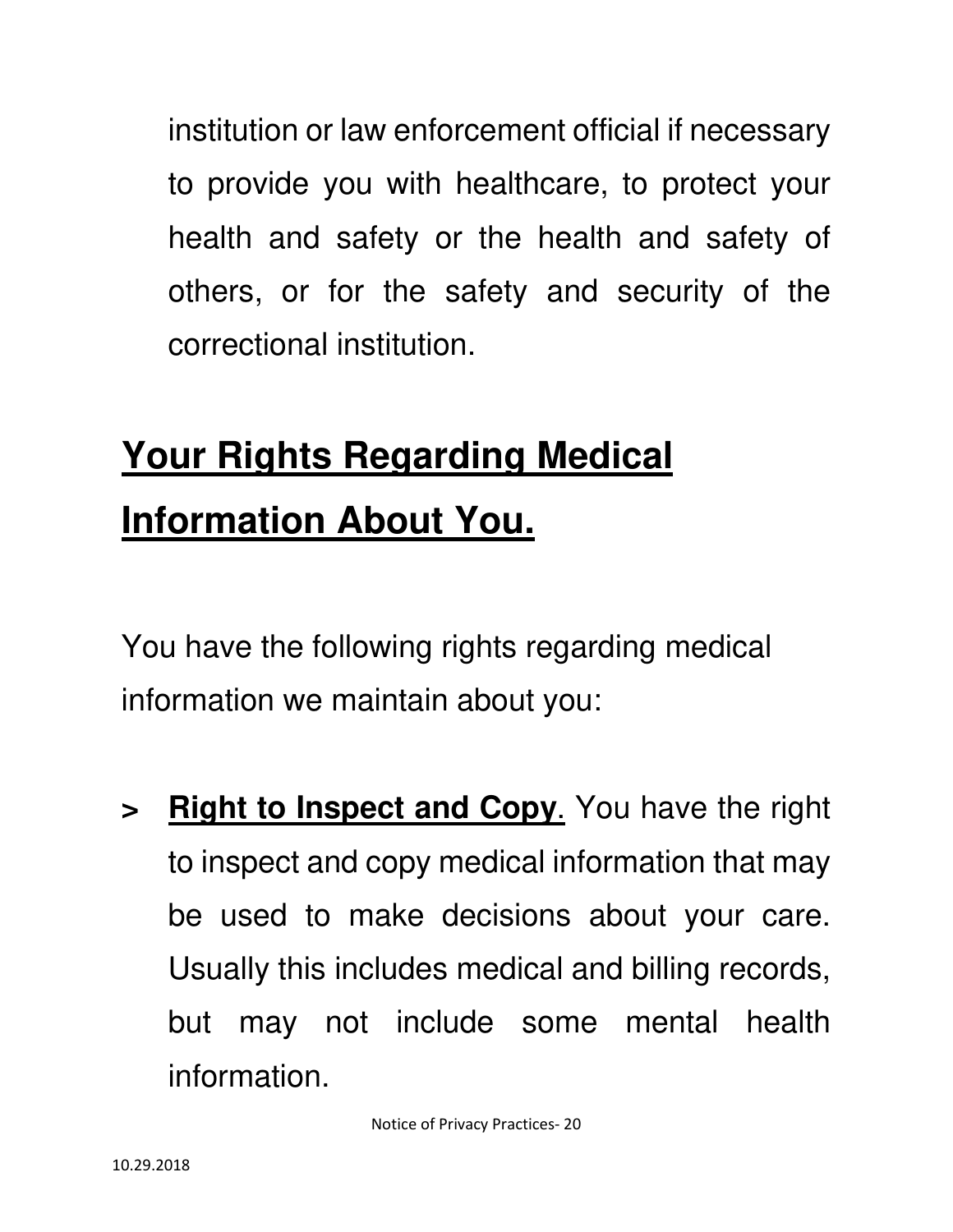To inspect and copy medical information that may be used to make decisions about you, you must submit your request in writing to Privacy Coordinator, Butte County Department of Behavioral Health, 3217 Cohasset Rd, Chico, CA 95973. If you request a copy of the information we may charge a fee for the costs of copying, mailing or other supplies associated with your request.

We may deny your request to inspect and copy in certain very limited circumstances. If you are denied access to medical information you may request that the denial be reviewed. Another licensed health care professional chosen by the facility will review your request and the denial. The person conducting the review will not be the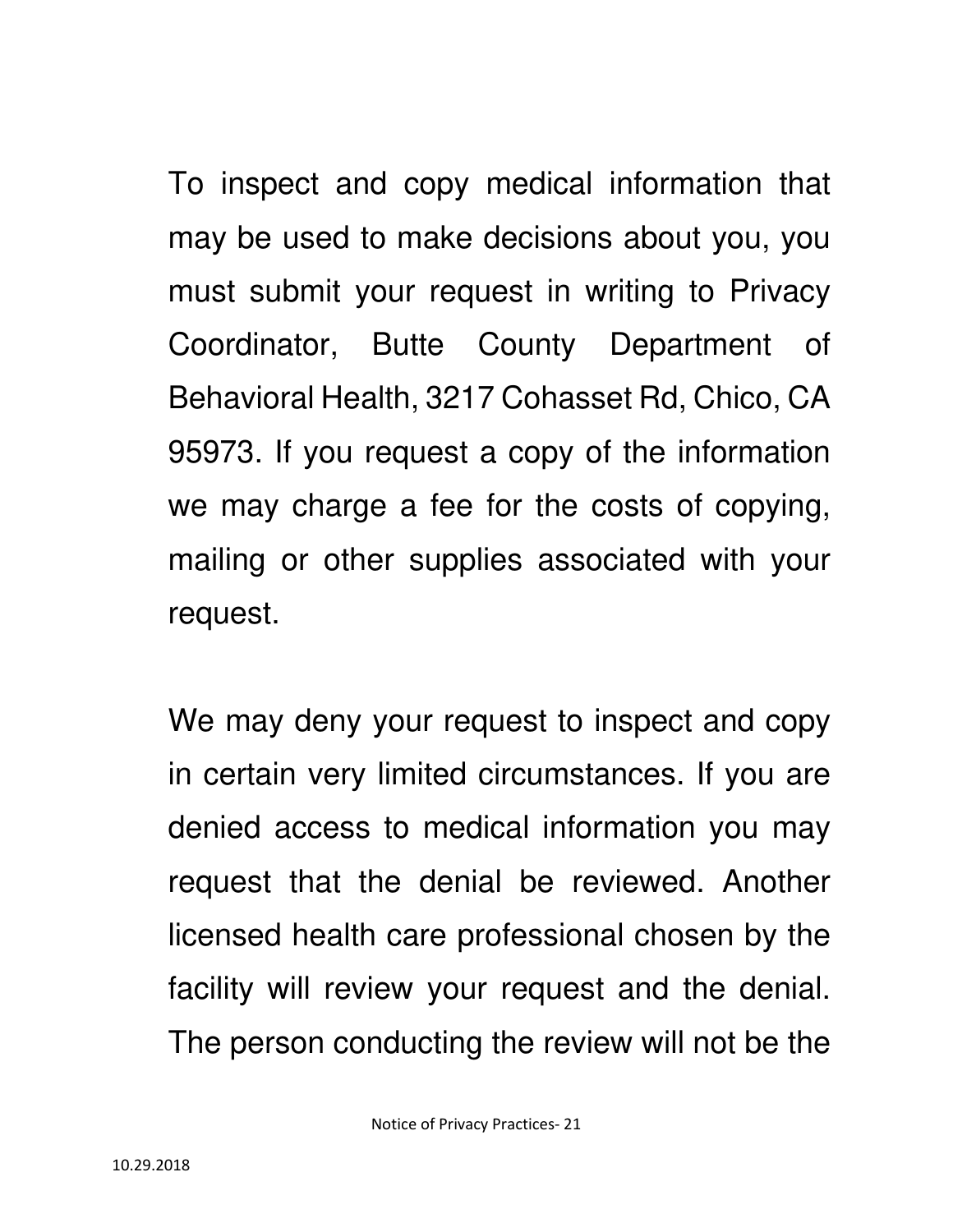person who denied your request. We will comply with the outcome of the review. If as a result of the review you are still denied access you may arrange to have another healthcare professional review your record on your behalf.

**> Right to Amend**. If you feel that medical information we have about you is incorrect or incomplete, you may ask us to amend the information. You have the right to request an amendment for as long as the information is kept by or for the facility.

To request an amendment, you request must be made in writing and submitted to Privacy Coordinator, Butte County Department of Behavioral Health, 3217 Cohasset Rd, Chico, CA 95973. In addition, you must provide a reason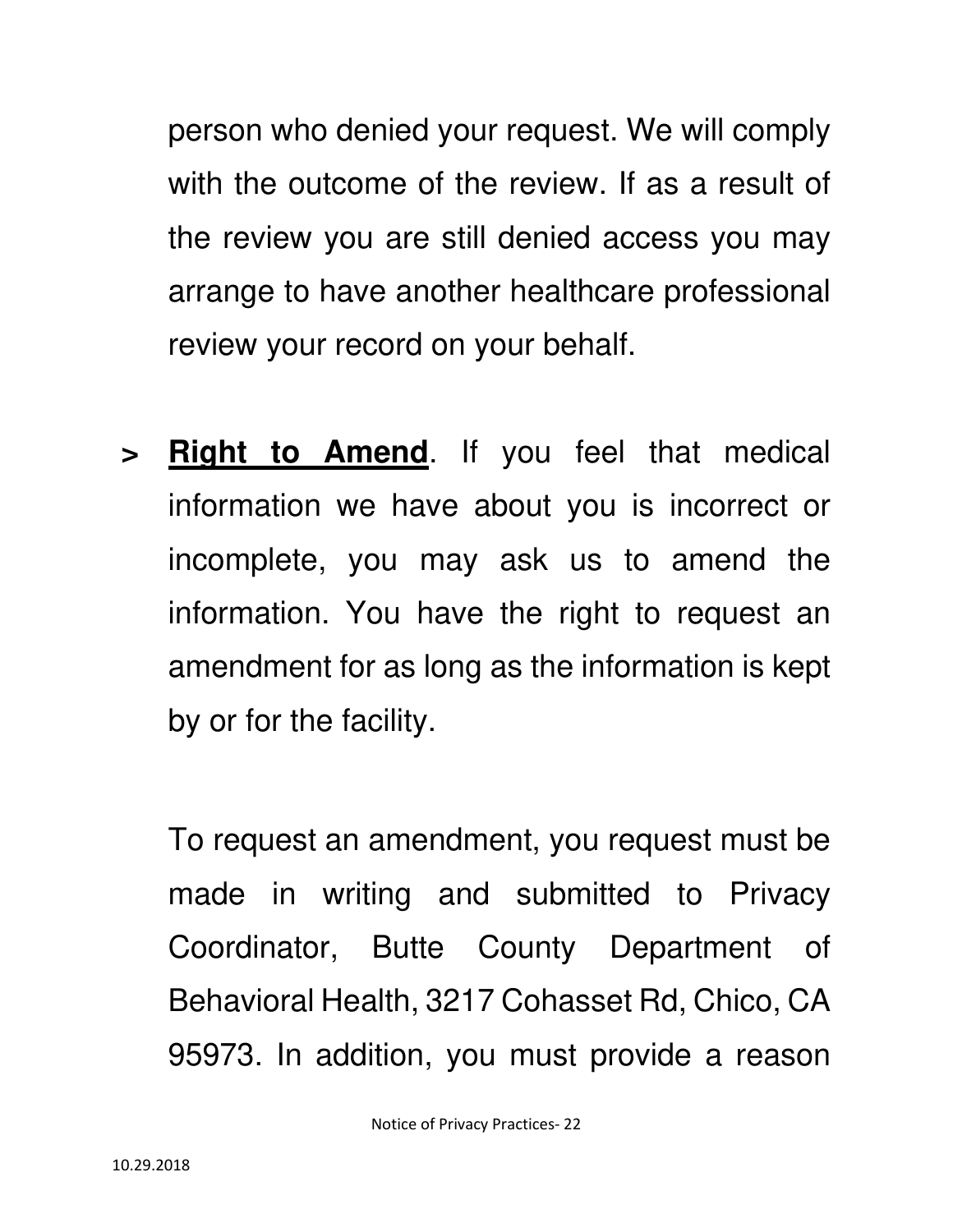that supports your request.

We may deny your request for an amendment if it is not in writing or does not include a reason to support the request. In addition, we may deny your request if you ask us to amend information that:

- was not created by us, unless the person or entity that created the information is no longer available to make the amendment;
- **Example 1** is not part of the medical information kept by or for the facility;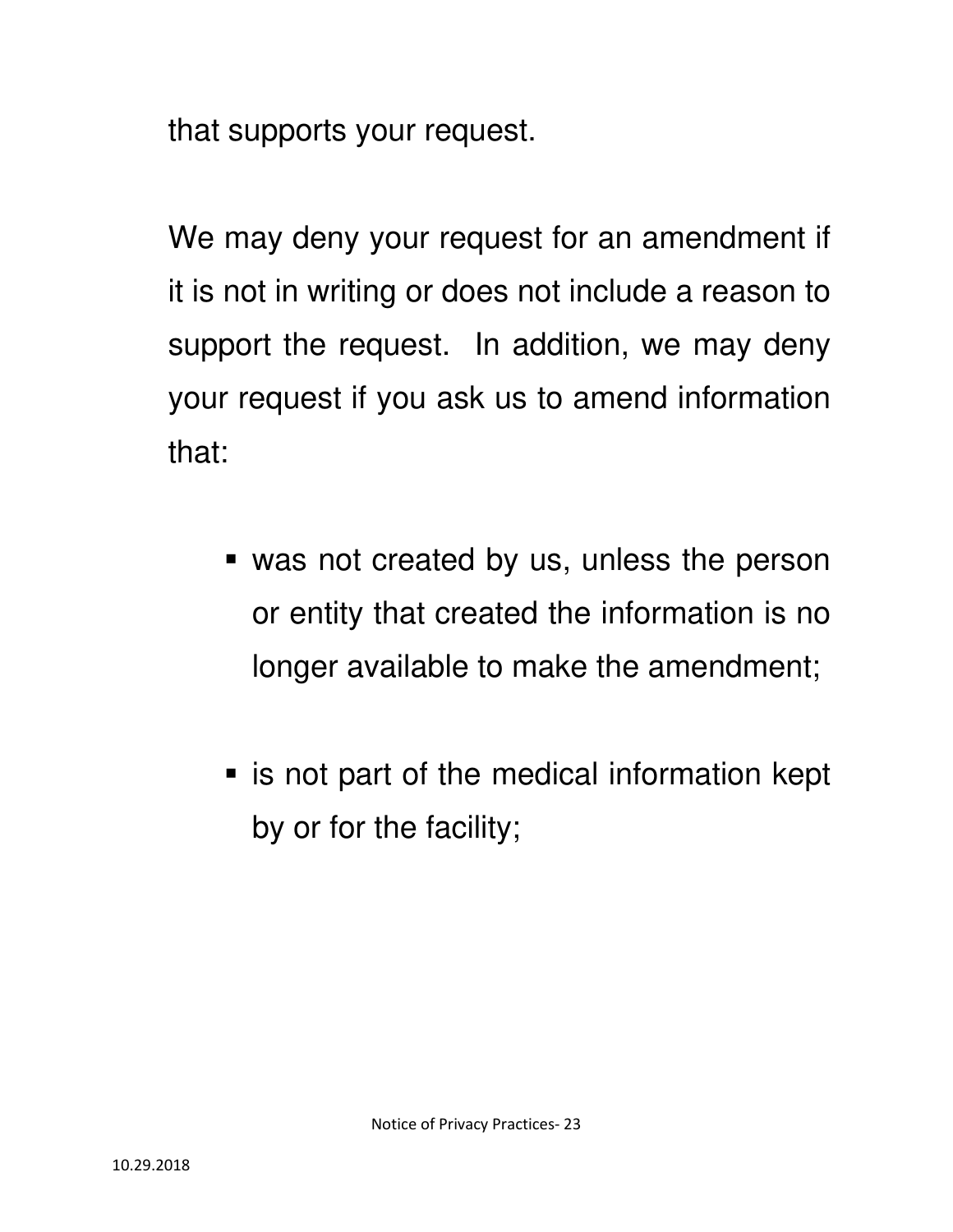- is not part of the information which you would be permitted to inspect or copy; or
- **E** is accurate and complete.
- **> Right to Authorize us to Use or Disclose Your Information.** You have the right to authorize us to use or disclose your private health information to other healthcare providers and/or individuals who are working together to coordinate and provide services to you. This may include Community Based Organizations, school officials, probation, social services, and others. You may also authorize us to disclose protected health information to your attorney, a consumer rights advocate, your health care agent, to a family member, or to anyone else you designate. We have the right to monitor, and to approve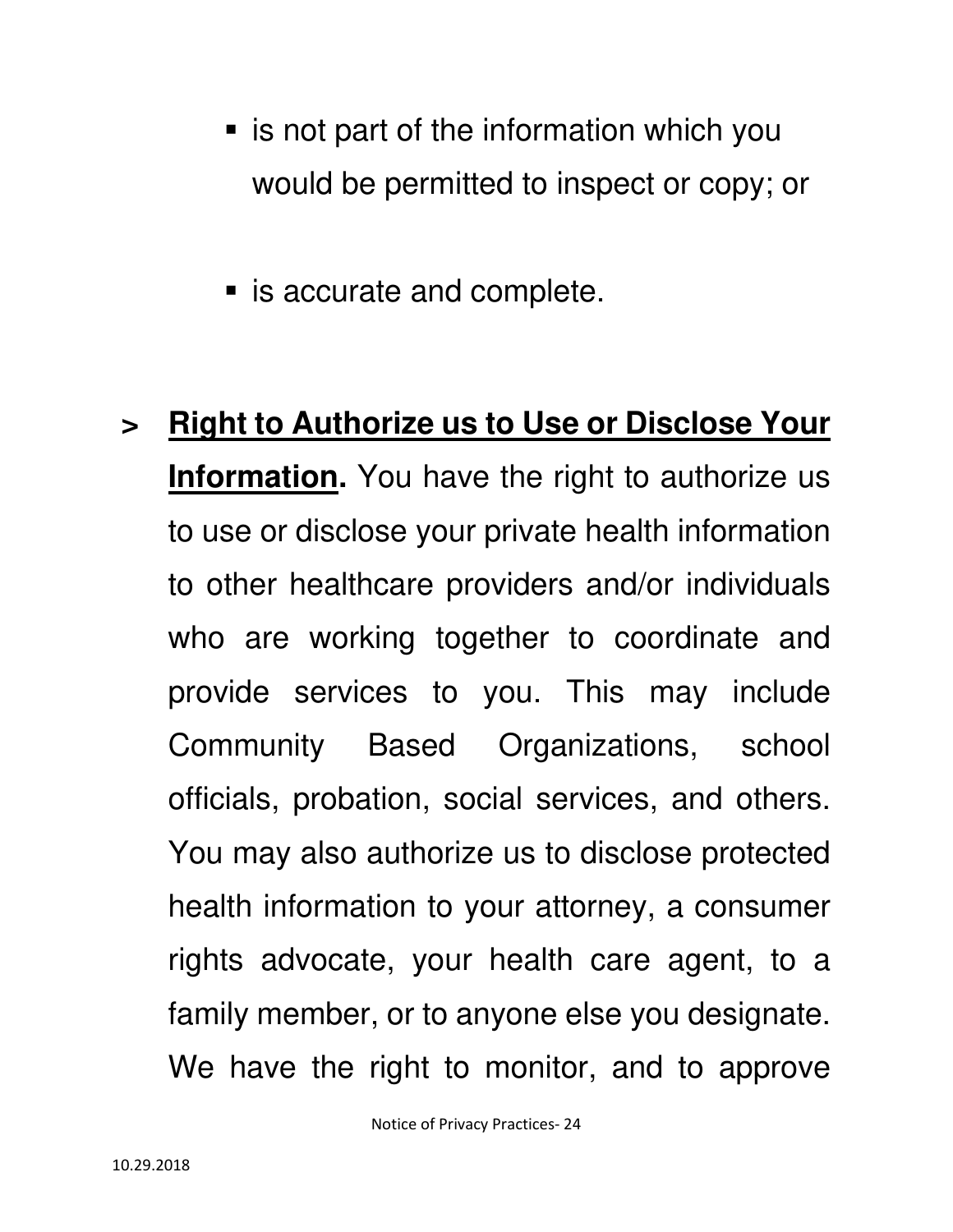such requests as allowed and permitted under the law. We must comply with your request that your records be released to your attorney or to a consumer rights advocate who is acting upon your behalf.

**> Right to an Accounting of Disclosures**. You have the right to request an "accounting of disclosures." This is a list of the disclosures we made of medical information about you other than for our own uses for treatment, payment and health care operations, as those functions are described above, and for certain other disclosures we are not required to account for, such as or as a result of your request that we disclose information to a third party.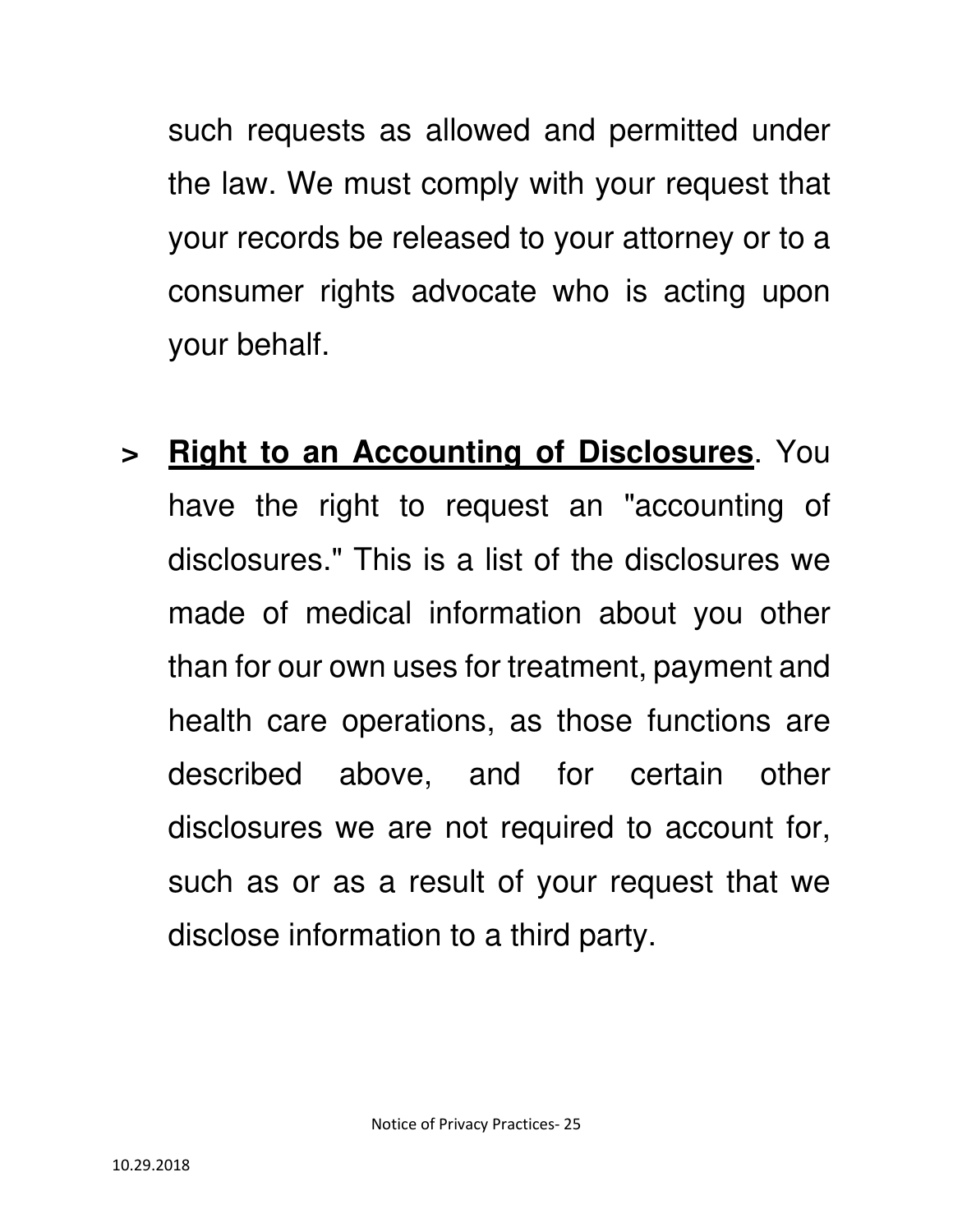To request this list or accounting of disclosures, you must submit your request in writing to Privacy Coordinator, Butte County Department of Behavioral Health, 3217 Cohasset Rd, Chico, CA 95973. Your request must state a time period which may not be longer than six years and may not include dates before April 14, 2003. Your request should indicate in what form you want the list (for example, on paper or electronically). The first list you request within a 12 month period will be free. For additional lists, we may charge you for the costs of providing the list. We will notify you of the cost involved and you may choose to withdraw or modify your request at that time before any costs are incurred.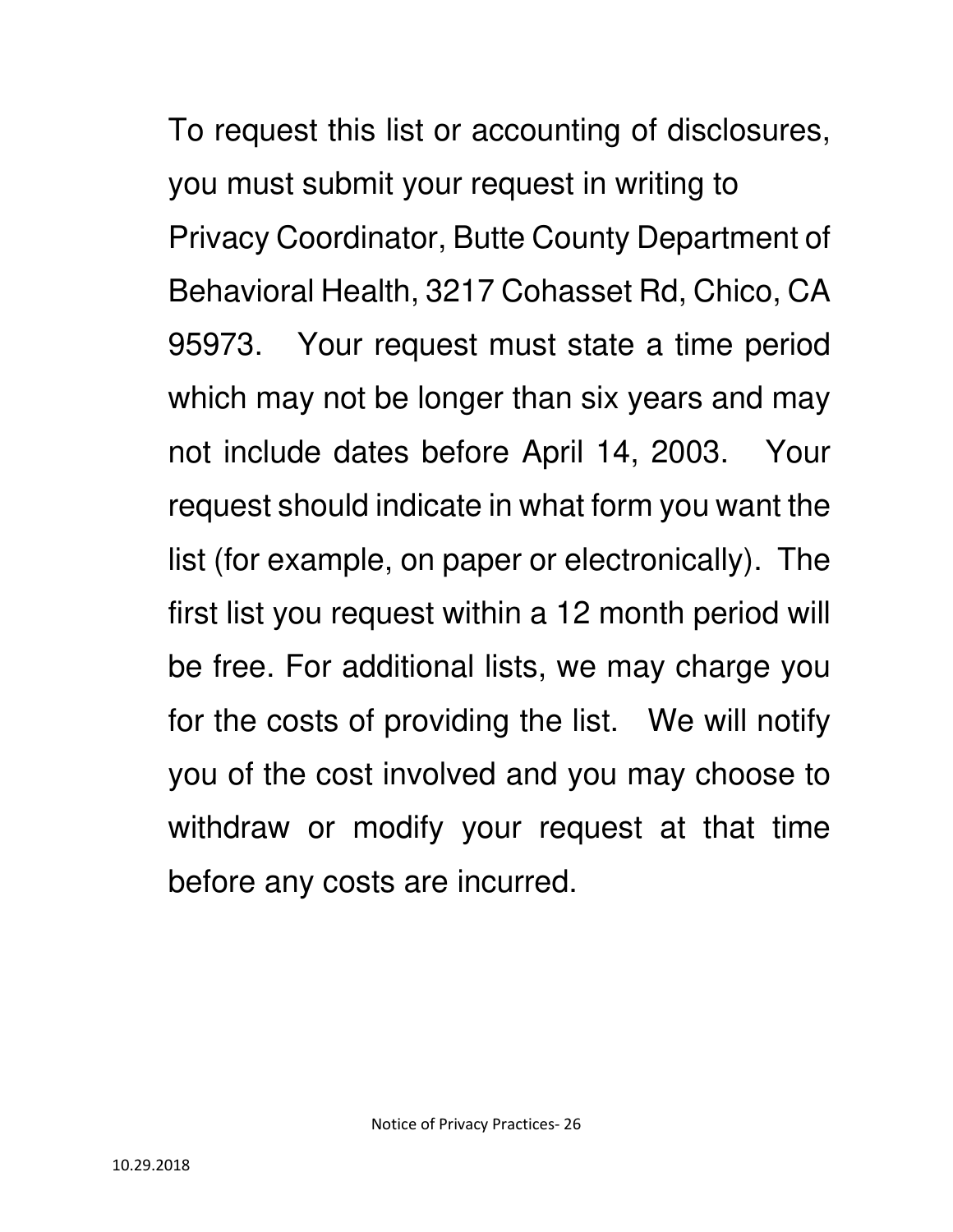**> Right to Request Restrictions**. You have the right to request a restriction or limitation on the medical information we use or disclose about you for treatment, payment or health care operations. You also have the right to request a limit on the medical information we disclose about you to someone who is involved in your care or the payment for your care, like a family member of friend. For example, you could ask that we do not use or disclose any information to a friend or family member about your diagnosis or treatment.

## **We are not required to agree to your request**. If we agree to your request to limit how we use your information for treatment, payment or healthcare operations we will comply with your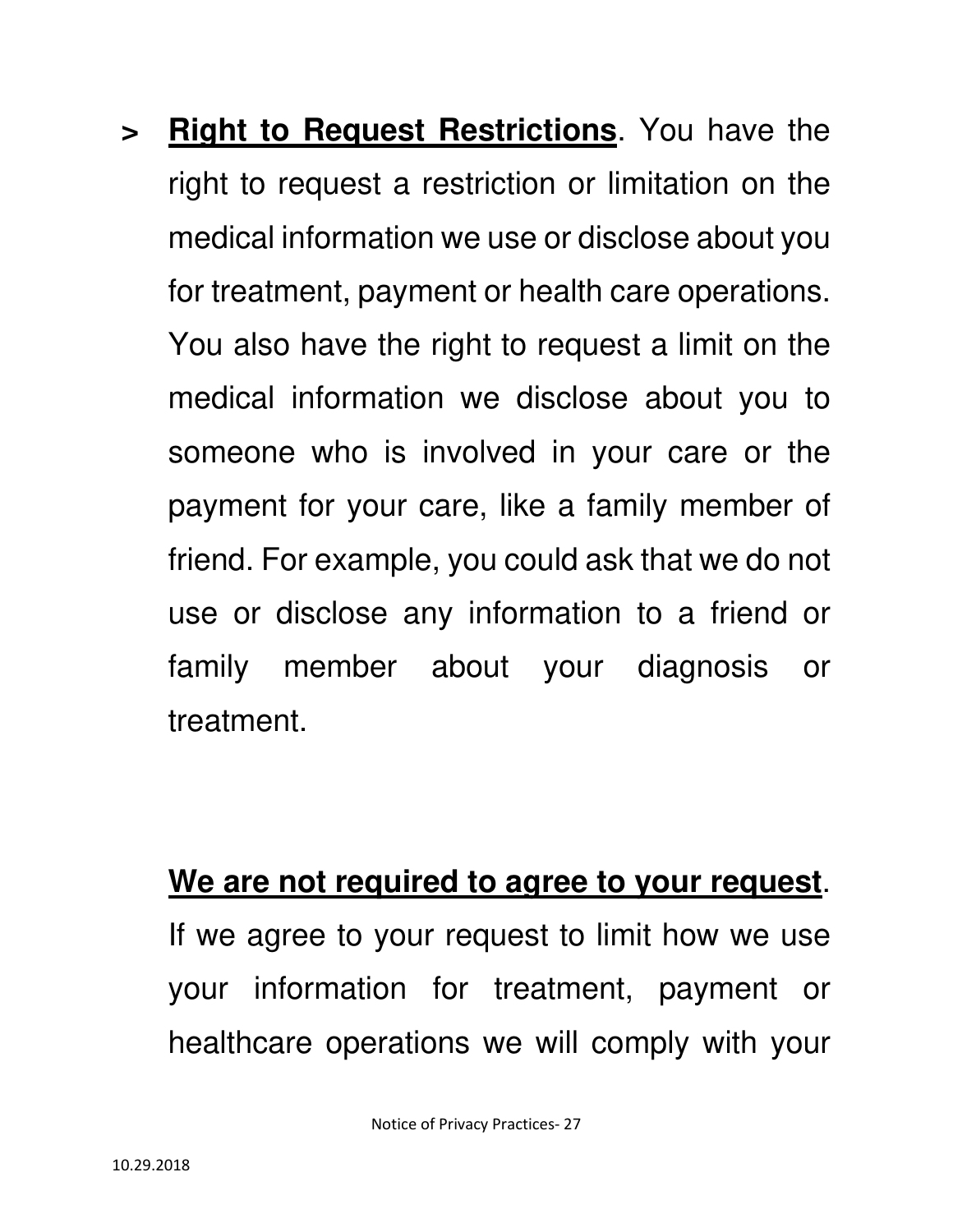request unless the information is needed to provide you with emergency treatment.

To request restrictions, you must make your request in writing to your provider. In your request, you must tell us what information you want to limit, whether you want to limit our use, disclosure or both, and to whom you want the limits to apply. For example, if you are a minor receiving care pursuant to minor consent for sensitive services, you might tell us not to bill your parents' insurance company for those services. This information will be written in your medical chart and other sources of payment will be sought.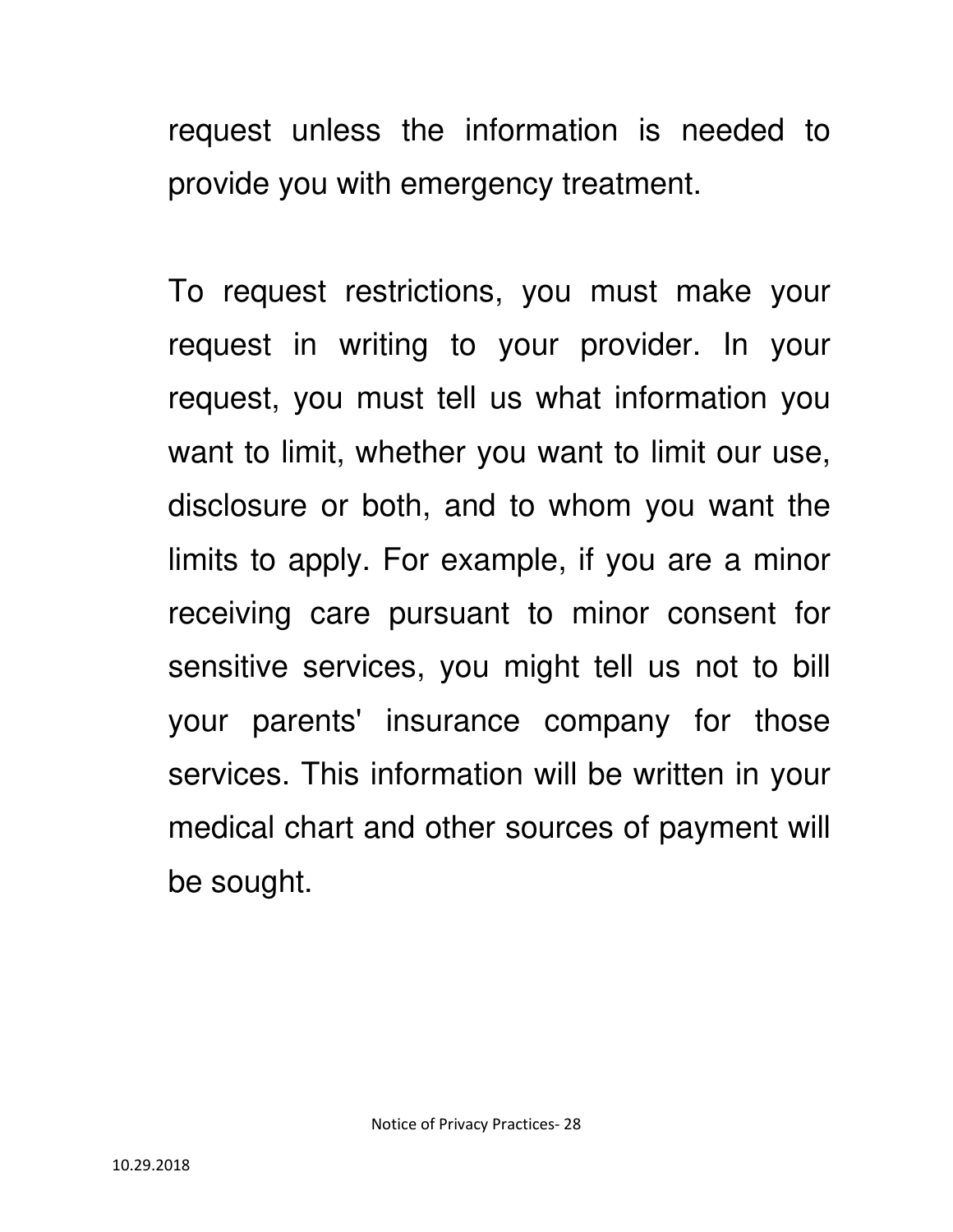**> Right to Request Confidential Communications**. You have the right to request that we communicate with you about medical matters in a certain way or at a certain location. For example, you can ask that we only contact you at work or by mail.

To request confidential communications, you must make your request in writing to your provider. We will not ask you for the reason for your request. We will accommodate all reasonable requests. Your request must specify how or where you wish to be contacted.

**> Right to a Paper Copy of the Notice**. You have the right to a paper copy of this notice. You may ask us to give you a copy of this notice at any time. Even if you have agreed to receive this notice electronically, you are still entitled to a

Notice of Privacy Practices- 29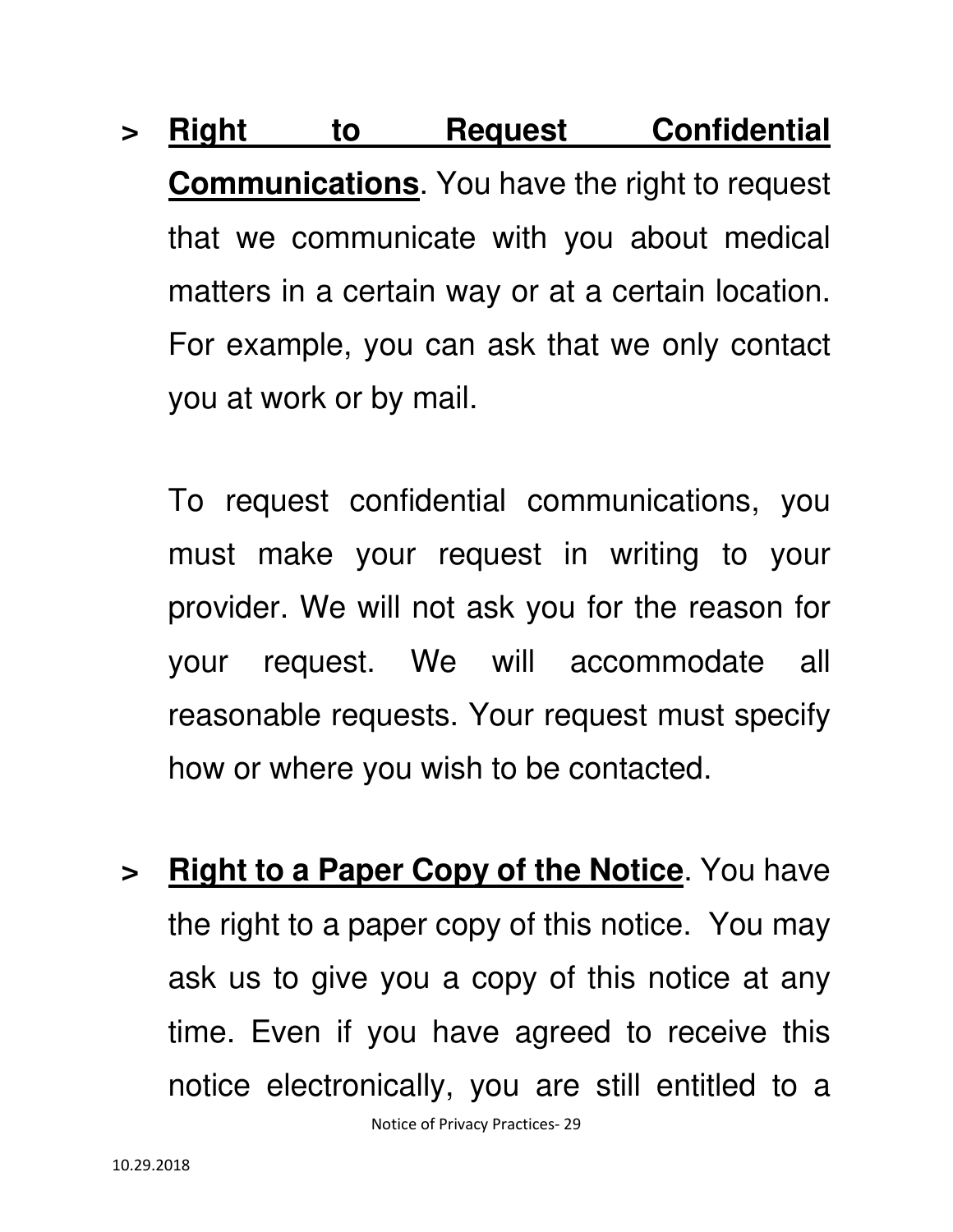paper copy of this notice.

You may obtain a copy of this notice from your provider or from the Privacy Coordinator, Butte County Department of Behavioral Health, 3217 Cohasset Rd, Chico, CA 95973. **That office is generally open from Monday to Friday from 9:00 a.m. to 4:00 p.m. (except holidays).**

#### **Changes to this Notice**

We reserve the right to change this notice. We reserve the right to make the revised or changed notice effective for medical information we already have about you as well as any information we receive in the future. We will post a copy of the current notice in our facilities. The notice will contain on the first page, in the top right-hand corner, the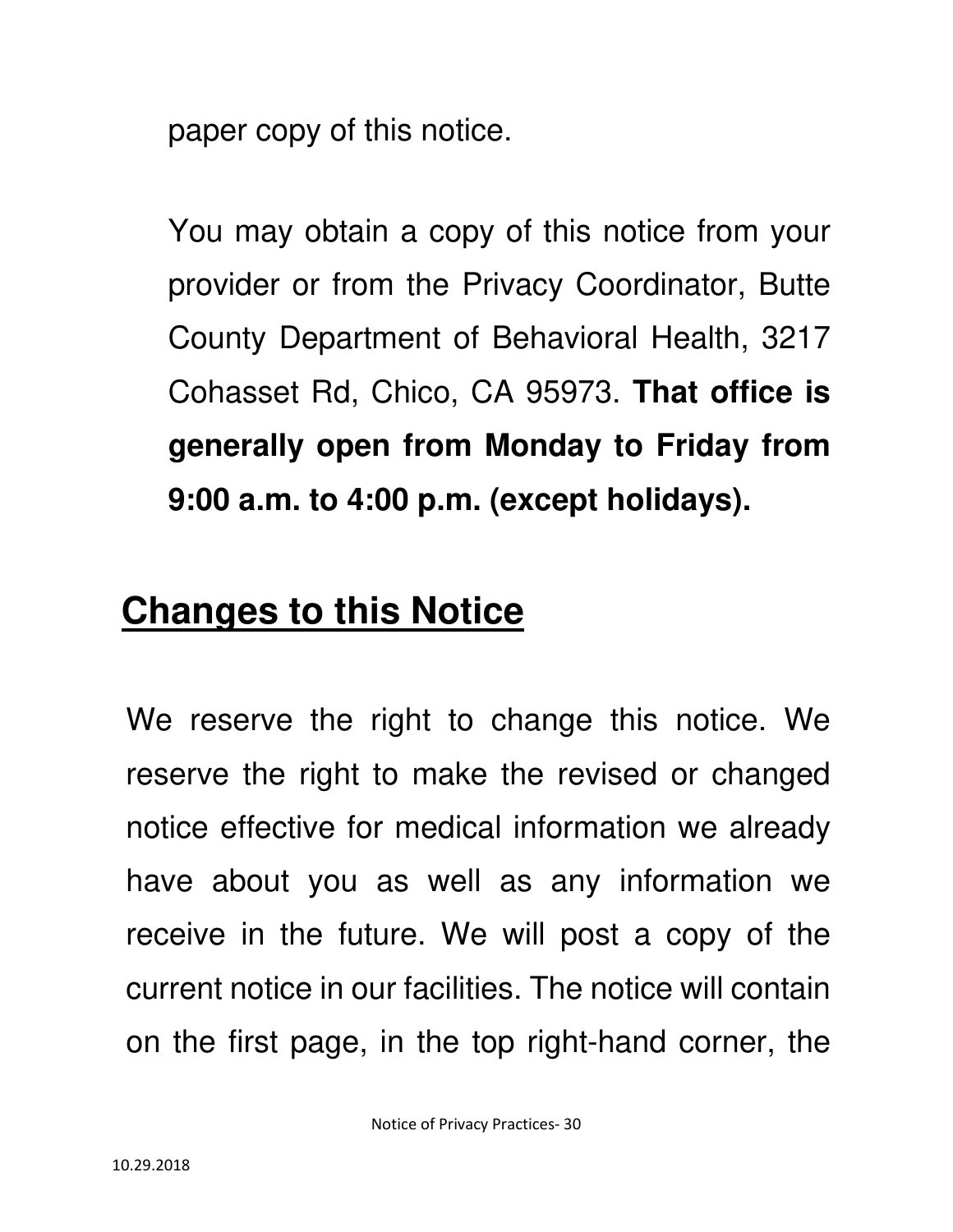effective date. In addition, each time you register for new services we will offer you a copy of the current notice in effect.

### **Complaints**

If you believe your privacy rights have been violated, you may file a complaint with BCDBH or with the Secretary of the Department of Health and Human Services. To file a complaint with BCDBH, contact the Privacy Coordinator at Butte County Department of Behavioral Health, 3217 Cohasset Rd, Chico, CA 95973 who is the person responsible for handling complaints. This may be the same person named on the first page who can provide you with more information about this notice and our confidentiality practices. All complaints must be submitted in writing.